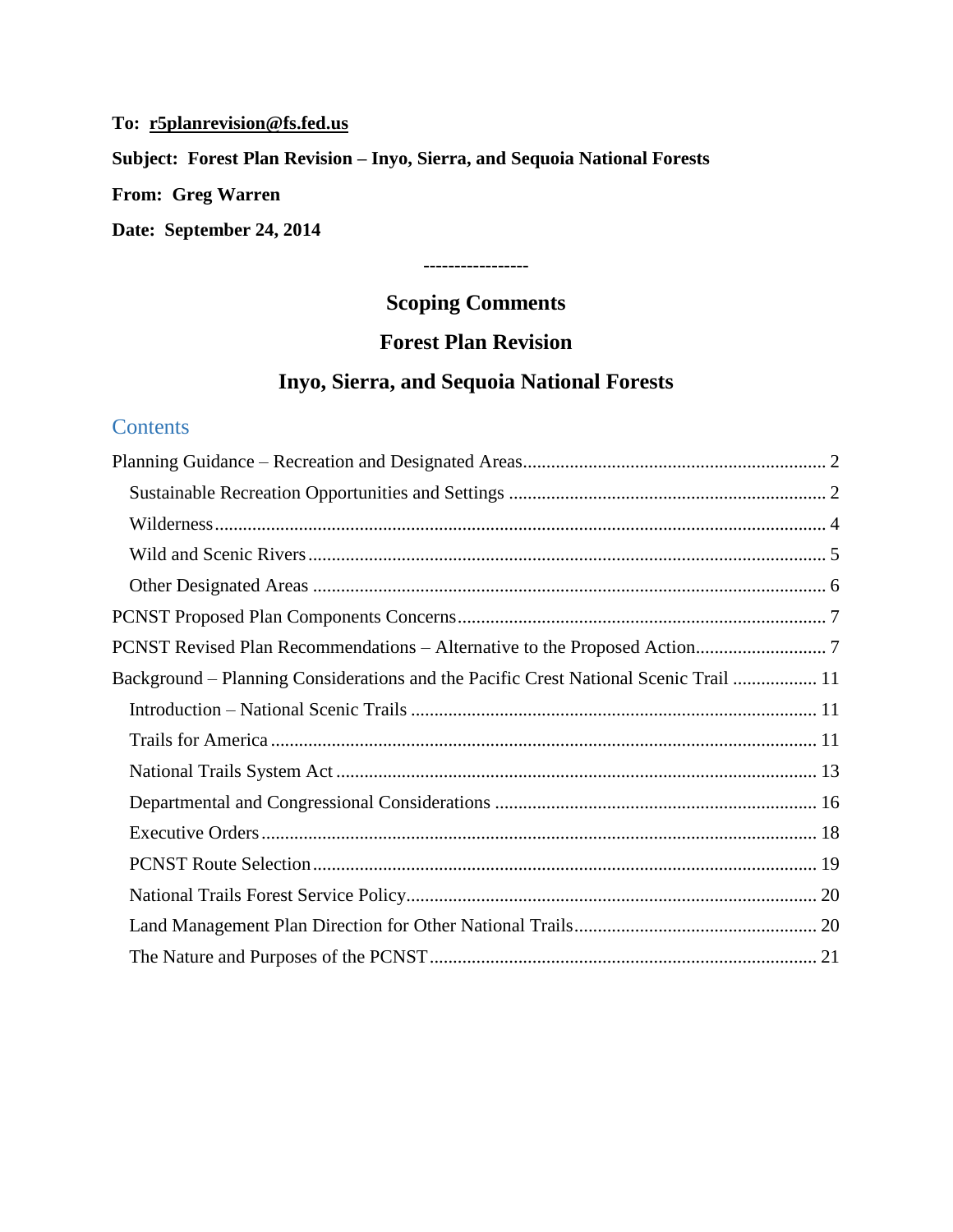The following comments are submitted in response to Federal Register Notice 79 FR 51536 – Plan Revisions for the Inyo, Sequoia and Sierra National Forests; California and Nevada; AGENCY: Forest Service, USDA. ACTION: Notice of intent to prepare an environmental impact statement.

# <span id="page-1-0"></span>Planning Guidance – Recreation and Designated Areas

Please consider the following guidance for implementing the 2012 Planning Rule for recreation and designated areas.

# <span id="page-1-1"></span>Sustainable Recreation Opportunities and Settings

Plan components need to provide for sustainable recreational settings, opportunities, and access. Sustainable recreation opportunities and settings are those that are economically, socially, and ecologically sustainable. To be sustainable, the established set of recreational settings and opportunities must be an integral part of other resource plan direction and include a compatible scenic character component.

The responsible official needs to use the Recreation Opportunity Spectrum (ROS) system to prescribe (establish) outdoor recreation opportunities in land management planning as described in FSM 2310. ROS classes are defined in terms of its combination of activity, setting, and experience opportunities along with associated indicators and thresholds. Sub-classes and seasonal variations of ROS classes may be defined. Socio-cultural meaningful places may be identified as designated areas. The desired conditions for the plan area need to describe the types of recreational settings, including the mix of desired ROS classes, specific kinds of recreation opportunities, and associated infrastructure. Plans need to have standards or guidelines to ensure consistency of projects or activities with desired ROS classes or other desired conditions for recreation. Plans should include desired conditions that describe the natural, built, social, and managerial environment for sustainable recreation.

The information identified in the assessment provides a starting point to determine the kinds of settings and opportunities to be provided in the plan area. The ability for sustainable recreation opportunities, and the distinctive role of the plan area as a provider of recreation, should inform and create an overall context for adjusting existing recreational settings and opportunities in a new, revised, or amended plan.

Plans should have objectives that describe the intended achievement of modifying the conditions of areas from their inventoried ROS classes toward desired ROS classes where applicable. Objectives may also be designed to alter the condition of recreation areas, dispersed sites, infrastructure, and services to achieve sustainable desired conditions for recreation in the plan area.

Plans should identify suitable uses in a recreational context that is associated with a prescribed ROS class and designated area purpose. Suitability should be described in terms of what types of recreation use and activities are suitable or not suitable within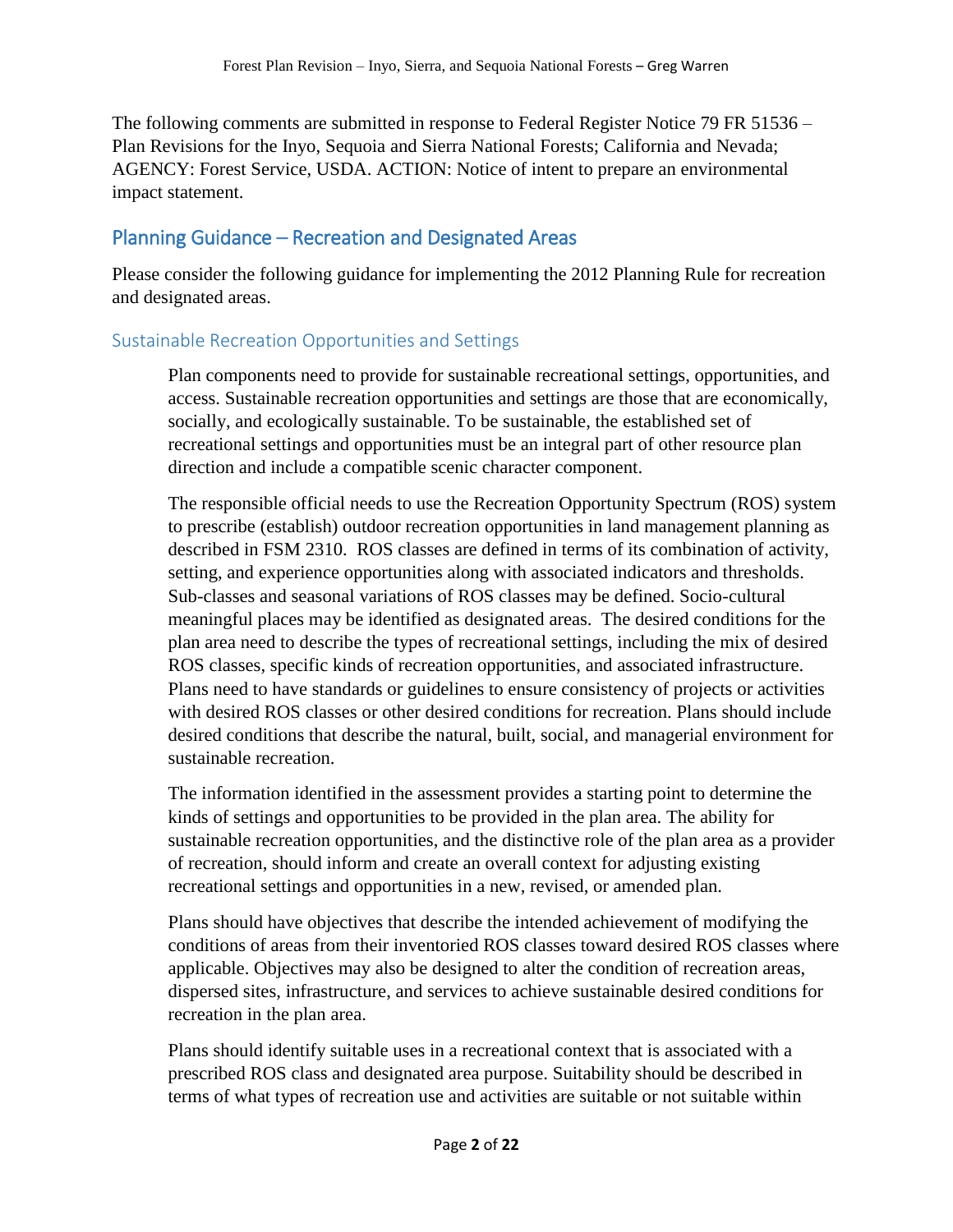each management area or geographic area should be based on the desired ROS setting and address recreation use conflicts.

Desired recreation settings and opportunities should inform the basis for applying certain plan components to management areas or geographic areas. Plans may identify a specific set of locations or small areas, such as dispersed recreational sites, for some specific plan components without creating management areas or geographic areas.

Plan content should describe the distinctive role and contribution of the plan area to recreational opportunities and the provision of social and economic sustainability in the broader landscape. Plans may describe management strategies to the development of collaborative capacity through volunteers or partnerships to accomplish recreation objectives for the plan area.

#### *Recreation Setting Characteristics*

The three main components of recreation setting characteristics are physical, social, and operational (managerial). Each category of components includes related setting indicators.

#### *Physical Component Indicators*

The physical setting is defined by the absence or presence of human sights and sounds, and the amount of modification to the landscape caused by human activity.

- Remoteness
- Scale
- Naturalness of scenic integrity
- Evidence of Humans

#### *Social Component Indicators*

The social setting reflects the amount and type of contact between individuals or groups. It indicates the opportunities for solitude and conversely for social interaction.

- Probability of Solitude
- Self-Reliance
- Challenge
- Risk
- Social Interaction

### *Operational Component (Managerial) Indicators*

The operational setting reflects the amount and type of restrictions place on people's activities by the agency which affects the recreation opportunities.

• On site visitor use management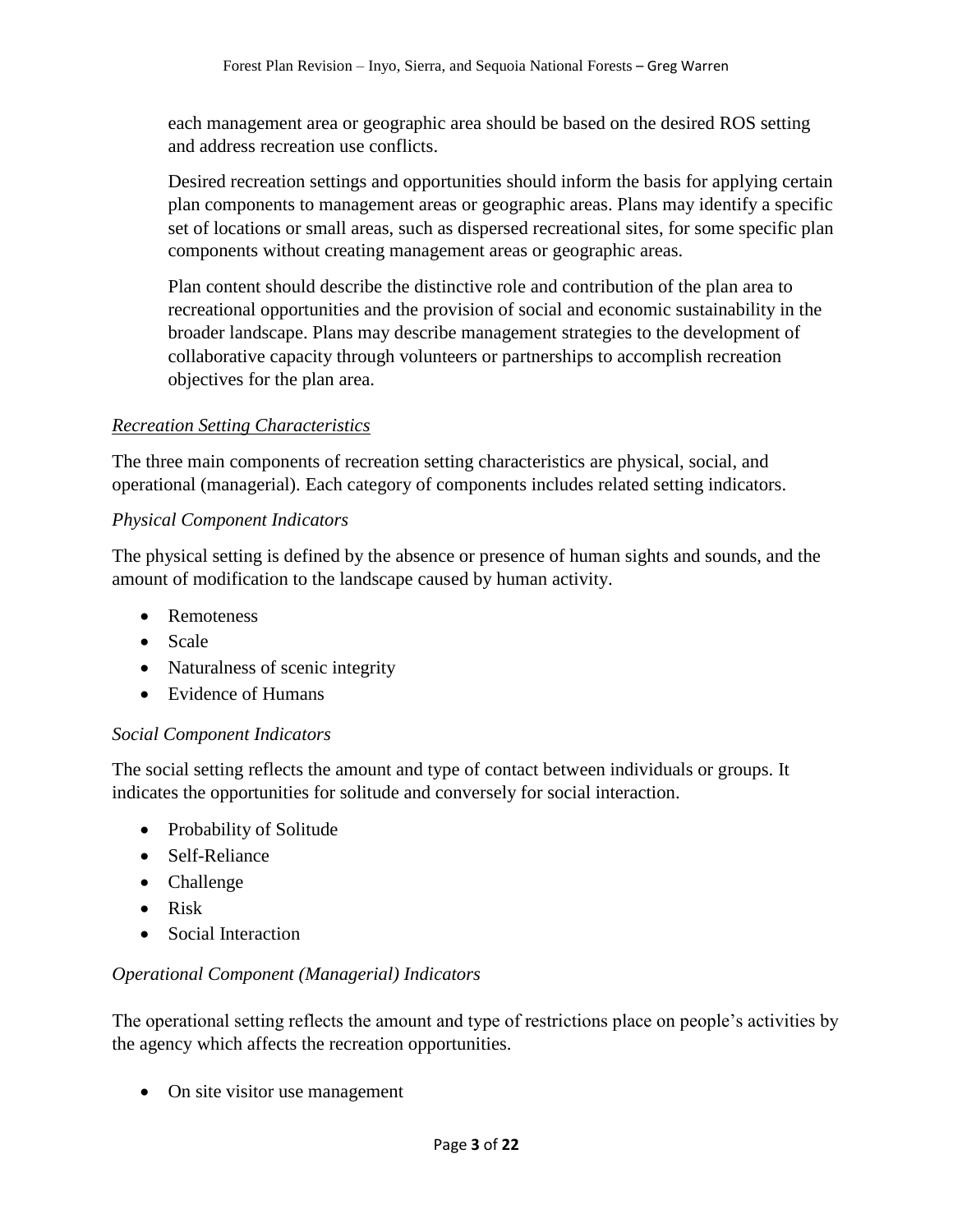- Built environment
- Infrastructure
- Travel Management
- Managerial Strategies

The ROS framework should be used in several aspects—recreation planning, environmental analysis, and forest planning:

- Inventory existing opportunities
- Analyze the effects of other resource activities
- Estimate the consequences of management activities and decisions on recreation settings and opportunities
- Link user desires with recreation opportunities
- Identify complementary roles of all recreation suppliers
- Develop standards and guidelines for planned settings and monitoring activities
- Integrate recreation settings and opportunities in Forest Plan development

### <span id="page-3-0"></span>**Wilderness**

Plans that include designated wilderness areas need to have plan components that provide for wilderness management in accord with the requirements of the Wilderness Act of 1964 (16 U.S.C. 1131–1136, 78 Stat 890), as amended.

The responsible official needs to develop plan components for designated or recommended wilderness areas that protect and enhance the wilderness character of the areas, including components that protect ecological and social characteristics. FSM 2320 provides direction for wilderness planning and management. In developing plan components, the responsible official should coordinate with the responsible officials of the adjacent administrative units to ensure compatible management of any connected wilderness area in both plan areas.

The plan must clearly identify existing wilderness, wilderness study, and recommended wilderness areas within the plan area. To organize plan components applicable to these areas, the responsible official should provide for one or more management area or geographic areas.

The decision document of the plan needs to describe any recommendations for wilderness designations. If areas are recommended for wilderness, the responsible official needs to include plan components that protect ecological and social characteristics so that the wilderness character of the recommended area is not reduced before congressional action regarding the recommendation.

The plan needs to include desired conditions that describe the desired wilderness character for existing, recommended, and wilderness study areas from an ecological and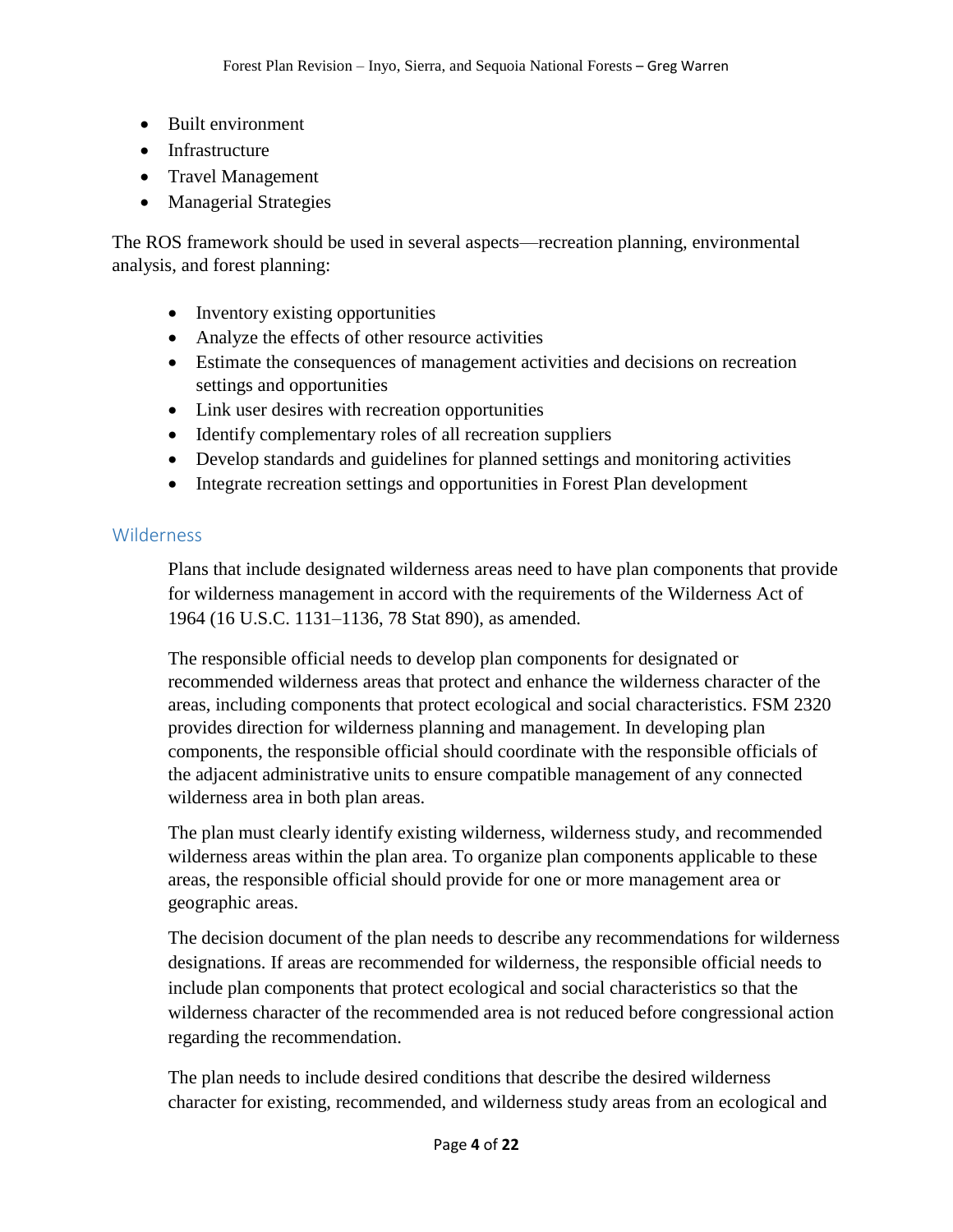social perspective, recognizing the contribution of wilderness to ecological, social, and economic sustainability.

Standards or guidelines are appropriate for placing limits or conditions on projects or activities that may adversely affect the wilderness character of existing wilderness, wilderness study, or recommended wilderness areas. Certain uses may be identified as suitable or not suitable for these areas. Existing wilderness, recommended wilderness, or wilderness study areas are not suitable for timber production.

The plan needs to include maps showing location of all existing wilderness areas, recommended wilderness areas, and wilderness study areas. The contributions of wilderness may also be described as part of the plan area's distinctive role and contribution.

Designated wilderness areas may also have management plans for specific wilderness areas. These management plans need to be consistent with the land management plan or one of the two plans must be changed to achieve this consistency. The wilderness plans often have more detailed management direction than the plan components of a land management plan.

### <span id="page-4-0"></span>Wild and Scenic Rivers

The plan revision process needs to include a review of the rivers in the plan area to determine if any are eligible for inclusion in the Wild and Scenic River system. The plan needs to clearly identify designated, suitable, and eligible river segments within the plan area. To organize plan components applicable to existing, suitable, or eligible wild and scenic rivers, the responsible official should provide one or more management or geographic areas for Wild and Scenic Rivers.

The responsible official needs to develop plan components for Wild and Scenic Rivers that protect or enhance the free flowing, water quality, and ORVs for the Wild and Scenic Rivers. FSM 2354 provides direction for Wild and Scenic Rivers planning and management. In developing plan components, the responsible official should coordinate with the responsible officials of the adjacent administrative units to ensure compatible management of any Wild and Scenic River that passes through connected land management plan areas.

Standards, guidelines, or suitability may place limits or conditions on projects or activities to ensure that adverse effects on the outstandingly remarkable values of an eligible or suitable Wild and Scenic River segment are avoided. Standards or guidelines may also protect the intended wild, scenic, or recreational character of a designated river segment to achieve the desired condition for that segment. Existing, suitable, or eligible wild river segments are not suitable for timber production.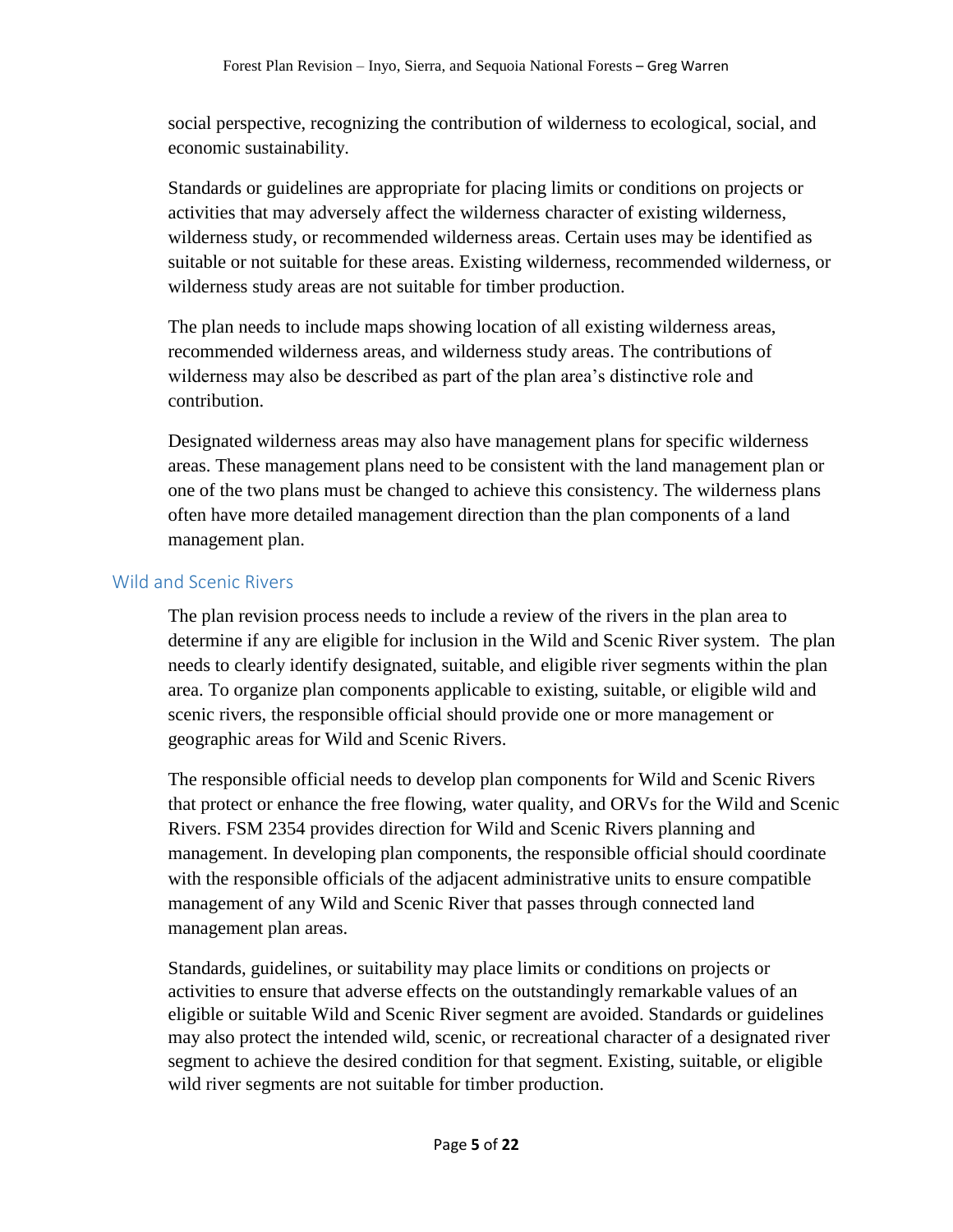Any potential contribution to the Timber Sale Program Quantity from established Wild and Scenic River boundaries need to be described in plan components, including adopting objectives and standards or guidelines that address when timber can be removed from a Wild and Scenic River established corridor

Other plan content includes a map of the designated, suitable, and eligible river segments within the plan area. Other plan content may highlight the distinctive role and contribution of Wild and Scenic River segments.

The decision document for the plan needs to describe the status and any recommendations for Wild and Scenic Rivers within the plan area.

Land management plans shall form one integrated plan for each unit (16 USC 1604(f)(1)). Wild and Scenic Rivers must also have Comprehensive River Management Plans (CRMPs). Land management plan components must be consistent with a Wild and Scenic River CRMP direction.

### <span id="page-5-0"></span>Other Designated Areas

Each type of designated area has its own purposes and authorities. Some plan areas may have unique designations created by special legislation or administrative action.

Plans need to recognize and identify existing designated areas and any areas recommended for designation. The responsible official needs to address any additional planning requirements for designated areas as described in legislation, Executive Orders, FSM 2310, FSM 2353, and FSM 2370. In addition, plan components need to be consistent with 36 CFR 294.1 – Recreation Areas.

Plan components need to provide for appropriate management of designated areas for the specific purposes and values for which an area was designated or recommended for designation in the plan. Plan components need to be compatible with the applicable authorities associated with the designation. In developing plan components, the responsible official should consider how designated areas contribute to other desired conditions or objectives for ecological, economic, and social sustainability. To organize plan components applicable to designated areas, the responsible official should provide one or more management or geographic areas to clearly identify the plan components that apply to each designated area; provided, that National Scenic and Historic Trail corridors need to be addressed by identifying a management area that includes the extent of a selected rights-of-way area  $(16$  USC  $1246(a)(2)$ ). Plans need to protect potential rightsof-way for designated National Scenic Trails where the rights-of-way are yet to be selected (16 U.S.C. 1246(a)(2)) to establish the National Scenic Management Trail corridor.

The responsible official needs to include plan components that specifically address the principle purposes for which the designated areas were established, such as: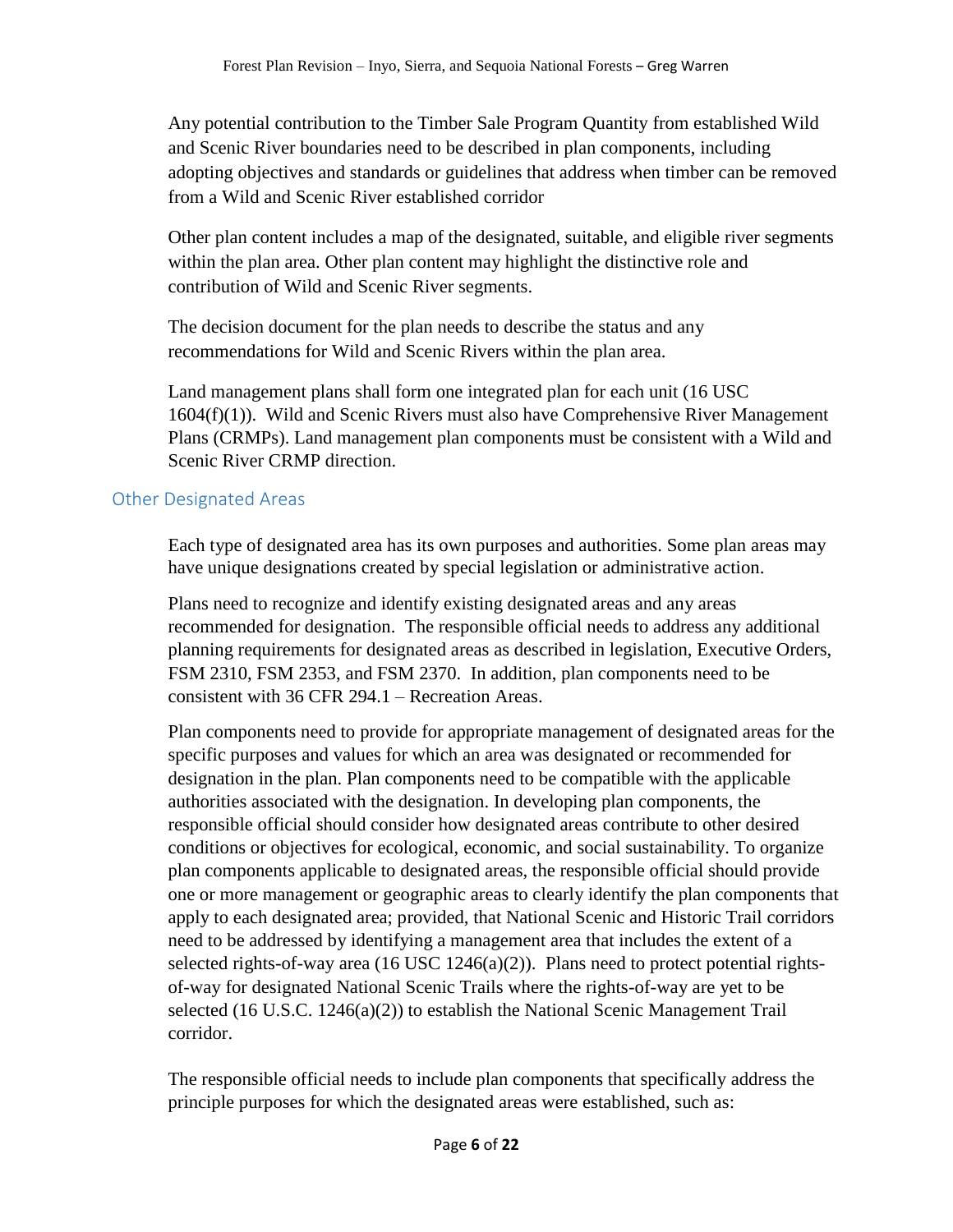- National Scenic and Historic Trails—nature and purposes, including recreational, scenic, natural, historical, and cultural resource values, and
- National Recreation Areas—outstanding outdoor recreation values.

Standards, guidelines, and suitability need to place limits or conditions on projects or activities that may adversely affect or substantially interfere with the purposes of congressionally designated areas. Congressionally designated areas are normally not suitable for timber production. Any potential contribution to the Timber Sale Program Quantity from designated areas needs to be described in plan components, including adopting objectives and standards or guidelines that address when timber can be removed from a designated area.

Land management plans shall form one integrated plan for each unit (16 USC 1604(f)(1)). For National Scenic and Historic Trails that pass through the planning unit, plan components need to include management and use direction for the rights-of-way that provides for the nature and purposes of the National Trail (16 U.S.C. 1246) and address the requirements of Executive Order 13195.

National Scenic and Historic Trails must have Comprehensive Plans (16 U.S.C. 1244(e) or (f)) that address the management of the selected rights-of-way (16 U.S.C. 1246(a)(2)). Land management plan components must be consistent with established Comprehensive Plans for National Trails. Recognize that the PCNST Comprehensive Plan should be revised to fully address the requirements of the National Trails System Act.

# <span id="page-6-0"></span>PCNST Proposed Plan Components Concerns

I am very supportive of the inclusion of a mapped PCNST Management Area with plan components that provide for the nature and purposes of the PCNST. Many of the proposed PCNST plan components are desirable. However, some of the proposed components could allow uses and activities that substantial interfere with the nature and purposes of this National Scenic Trail. The principle concern is only protecting the PCNST from "new" uses and activities, including only addressing new recreation events, new roads, new communication sites, new wind towers, new utility lines, new buildings, and new vehicle crossings; however, some existing uses and activities may have degraded and be continuing to degrade PCNST nature and purposes values. The National Trails System Act does not allow for grandfathered uses and activities that may have or be substantially interfering with the nature and purposes values of the PCNST.

# <span id="page-6-1"></span>PCNST Revised Plan Recommendations – Alternative to the Proposed Action

The revised LMP should identify a Management Area corridor of sufficient width to encompass resources, qualities, values and associated settings and the primary use or uses that are present or to be restored along the PCNST travel route. The Forest Plan needs to include a map that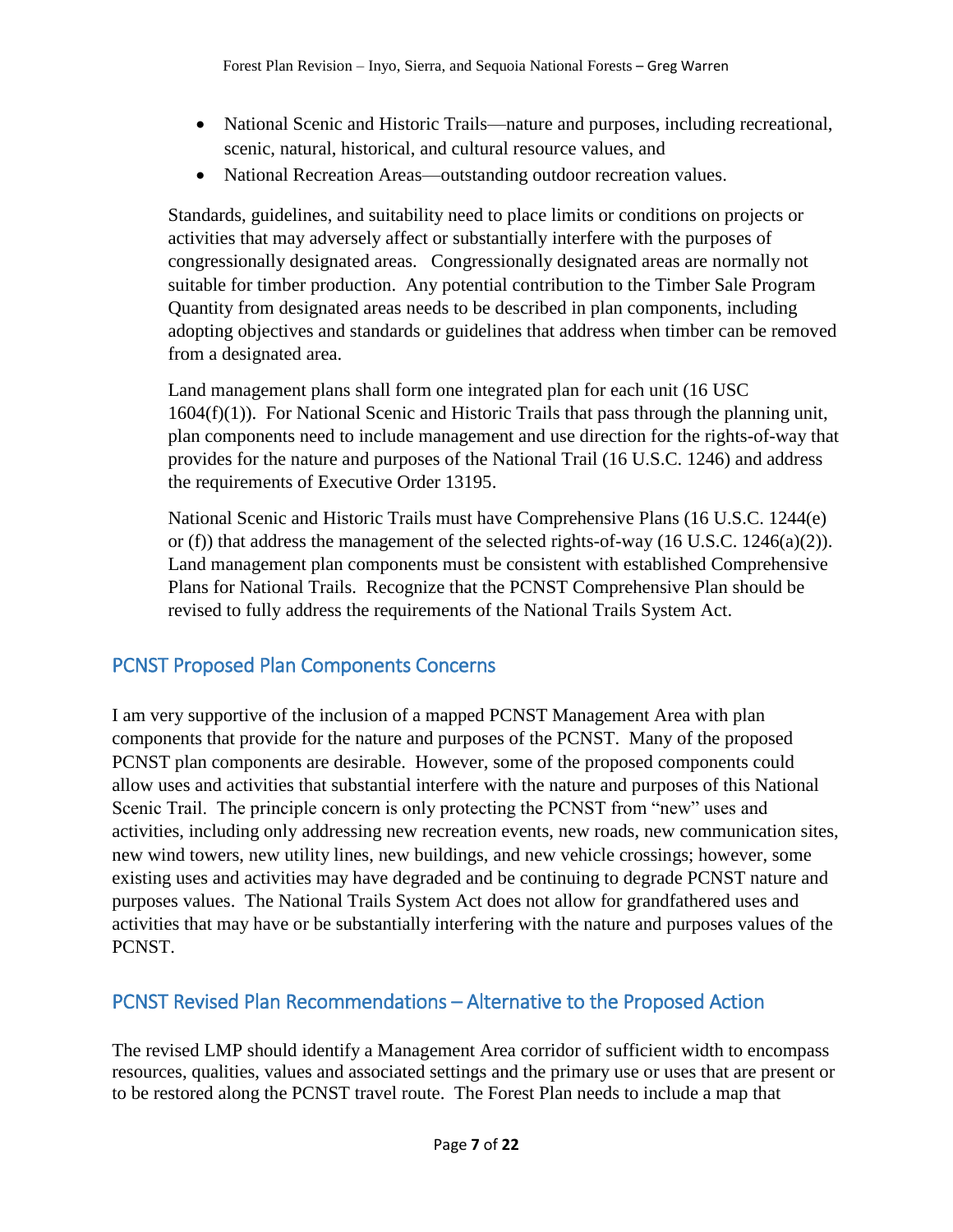displays the extent of the PCNST Management Area to assure that the nature and purposes of the PCNST are promoted and protected. The Management Area needs to describe nature and purposes desired conditions that are supported by appropriate standards and guidelines. The following are a few broad PCNST Management Area recommendations:

- The extent of the PCNST Management Area needs to be at least one-half mile on both sides of the PCNST travel route following topographic features where it is reasonable to do so, while additional management direction is prescribed for adjacent areas to assure that the PCNST Scenery Management standards are met. This recommendation is based on ROS criteria that identify remoteness for a Semi-Primitive Non-Motorized setting as: An area at least 1/2-mile but not further than 3 miles from all roads, railroads or trails with motorized use; can include the existence of primitive roads and trails if closed to motorized use. More than 3 miles would tend to classify the area as Primitive another desirable setting. The Forest Service Scenery Management System identifies that the middleground begins at 1/2-mile of the travel route.
- Management of activities and uses within this Management Area need to focus on providing for the nature and purposes of the PCNST (FSM 2353.11 and FSM 2353.42). The nature and purposes of the PCNST are to provide for high-quality, scenic, primitive hiking and horseback riding opportunities and to conserve natural, historic, and cultural resources along the PCNST corridor. Other recreation and resource uses along the PCNST may be allowed only where there is a determination that the other use would not substantially interfere with the nature and purposes of the PCNST.
- Location and management factors must be considered, such as, the PCNST needs to be located in more primitive ROS classes where available and once located the management of the PCNST corridor (rights-of-way) must provide for a primitive or semi-primitive non-motorized (and no mechanized transport) experiences to extent practicable. Related, scenic management objectives of high or very high need to be met along the PCNST travel route where on federal lands to the extent practicable.
- Land management plans need to complete the rights-of-way (NTSA, Sec. 7), Comprehensive Plan (NTSA, Sec. 5), and E.O. 13195 requirements by addressing the following: (1) establish a rights-of-way (Management Area) that is of sufficient width and so located to provide the retention of natural conditions, scenic and historic features, and primitive character of the trail area, and (2) identify specific objectives and practices to be observed in the management of the trail, including the identification of all significant natural, historical, and cultural resources to be preserved..., and an identified carrying capacity [or visitor use management practices] of the trail and a plan for its implementation.
- Pacific Crest Trail Association, other partners, and volunteers are sought to assist and lead PCNST programs.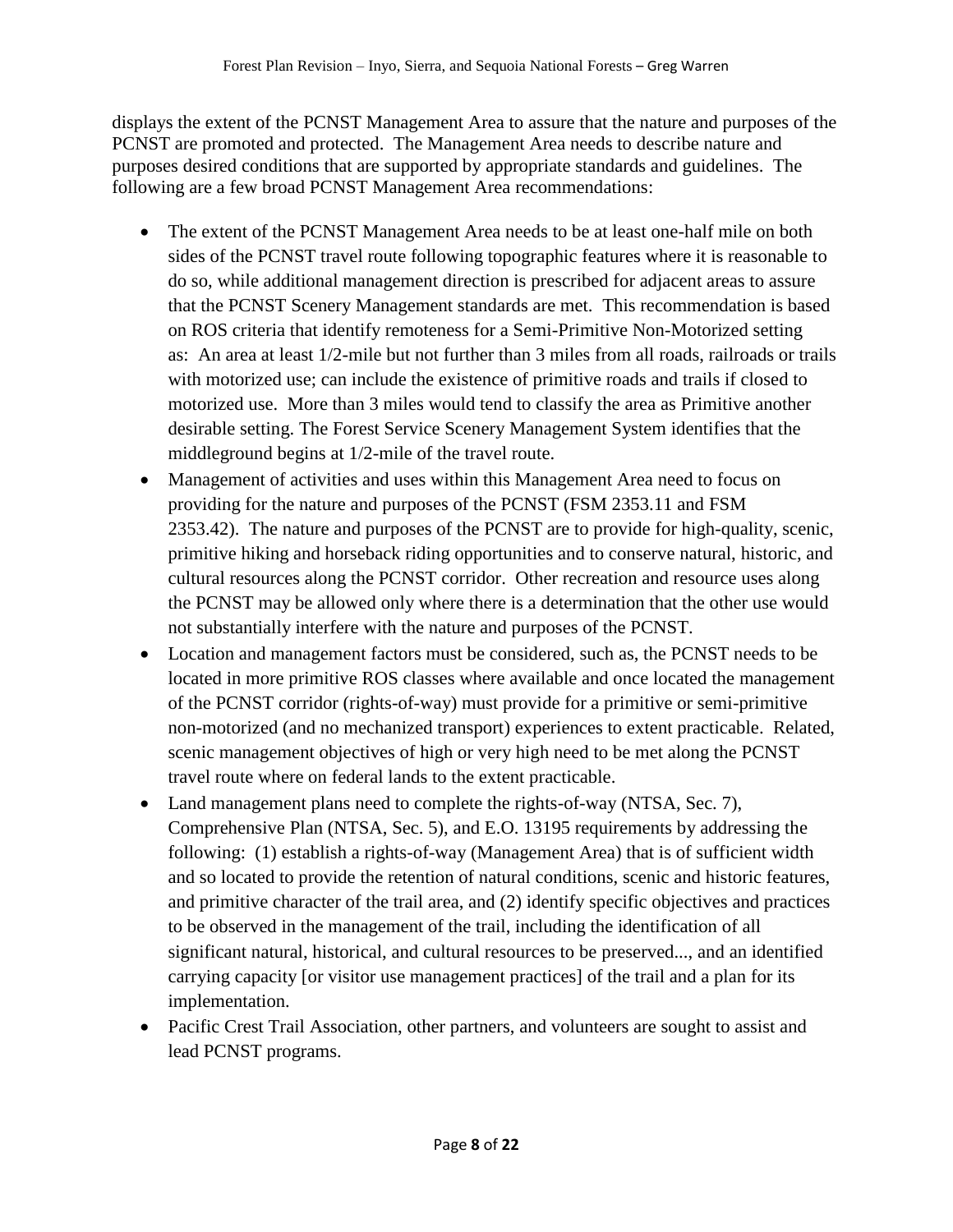Specific and recommended PCNST Management Area Plan Components are identified in the following table.

#### **PCNST Management Area Recommended Plan Components**

#### **PCNST MA Desired Conditions**

The Management Area provides for the nature and purposes of the PCNST. The nature and purposes of the PCNST are to provide for high-quality, scenic, primitive hiking and horseback riding experiences and to conserve natural, historic, and cultural resources along the PCNST corridor. The PCNST corridor provides panoramic views of undisturbed landscapes in a tranquil scenic environment, and features historic high country landmarks where they occur. The corridor is of sufficient width to encompass national trail resources, qualities, values, associated settings and the primary use or uses. This includes vistas (key observation points), campsites, water sources and other important resource values. Primitive and Semi-Primitive Non-Motorized ROS class settings are found in the Management Area corridor.

### **PCNST MA Standards or Guidelines<sup>1</sup>**

l

#### Scenery Management

Manage the travelway as a concern level 1 travel route. Management activities are to meet a Scenic Integrity Level of Very High or High in the immediate foreground and foreground visual zones. Excepted are management activities that contribute to achieving the overall nature and purposes of the PCNST.

*Forest-wide Standard: Management activities are to meet a Scenic Integrity Level of Very High, High, or Moderate in the middleground as viewed from the existing and potential PCNST travel routes.*

#### Recreation Management

Manage for the ROS settings of Primitive class in wilderness, and Semi-Primitive Non-Motorized class in non-wilderness.

Manage the PCNST to provide high-quality scenic, primitive hiking and pack and saddle stock opportunities. Backpacking, nature walking, day hiking, horseback riding, nature photography, mountain climbing, cross-country skiing, and snowshoeing are compatible with the nature and purposes of the PCNST.

The Management Area is not suitable for motorized and mechanized travel, such use may only be allowed where consistent with the NTSA Section  $7(c)$  (16 U.S.C. 1246(c)). The use of bicycles and other mechanized transport and motorized use is prohibited on the PCNST tread and within the trail corridor, except such use may be allowed at identified crossings.

<sup>1</sup> See FSM 1110.8 for Degree of Compliance or Restriction "Helping Verbs" and "Mood of Verb" Definitions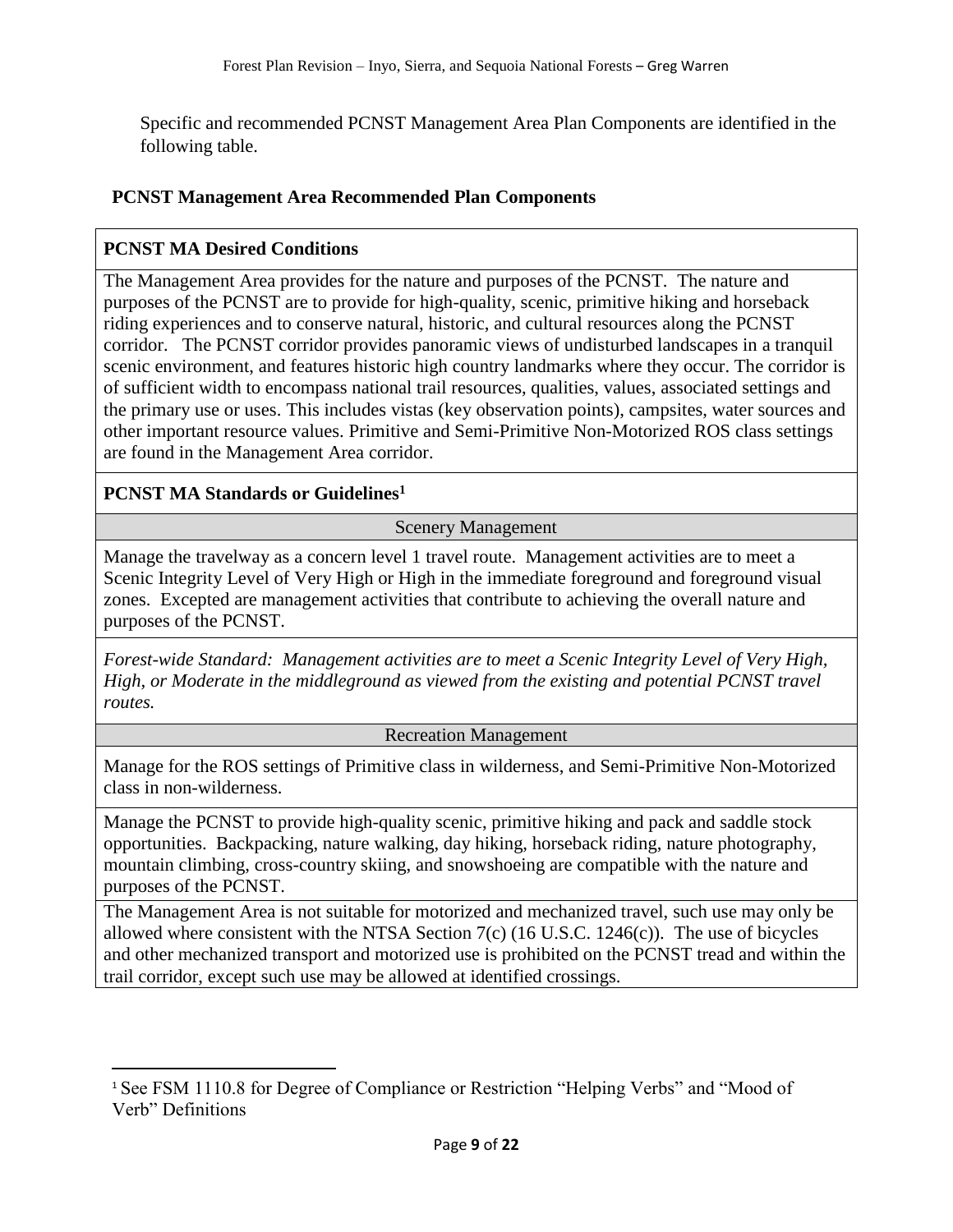#### Special Uses Management

Activities, uses, and events that would require a permit shall not be authorized unless the activity, use, or event contributes to achieving the nature and purposes of the PCNST.

#### Minerals Management

Mineral leases are to include stipulations for no surface occupancy.

Permits for the removal of mineral materials are not to be issued.

Mineral withdrawals should be enacted in areas with a history of locatable mineral findings.

#### Timber Production

The Management Area is not suitable for timber production. Timber harvest is not scheduled and does not contribute to the allowable sale quantity.

#### Vegetation Management

Vegetation may be managed to maintain or improve Threatened, Endangered, and Sensitive species habitat.

### Cultural and Historic Resources Management

Protect cultural and historic resources.

Lands Acquisition

Provide for land acquisitions to protect the nature and purposes of the National Trail. Prohibit land disposals.

Travel Routes

Segments of the PCNST should fall into Trail Class 2 or 3 and have a Designed Use of Pack and Saddle Stock (FSH 2309.18).

Road construction and reconstruction is prohibited, except as allowed by NTSA Section 7(c) (16 U.S.C. 1246(c)).

#### Other Uses Considerations

Other uses that could conflict with the nature and purposes of the PCNST may be allowed only where there is a determination that the other use would not substantially interfere with the nature and purposes of the PCNST (16 U.S.C. 1246(c)).

#### Implementation Strategies

Partnerships and volunteers are sustained or sought to lead and assist in PCNST programs. Volunteer and cooperative agreements will be developed with those volunteers and private organizations (principally the Pacific Crest Trail Association) that are dedicated to planning, protecting, developing, maintaining, and managing the PCNST in accordance with Sections 2(c), 7(h)(1), and 11 of the NTSA.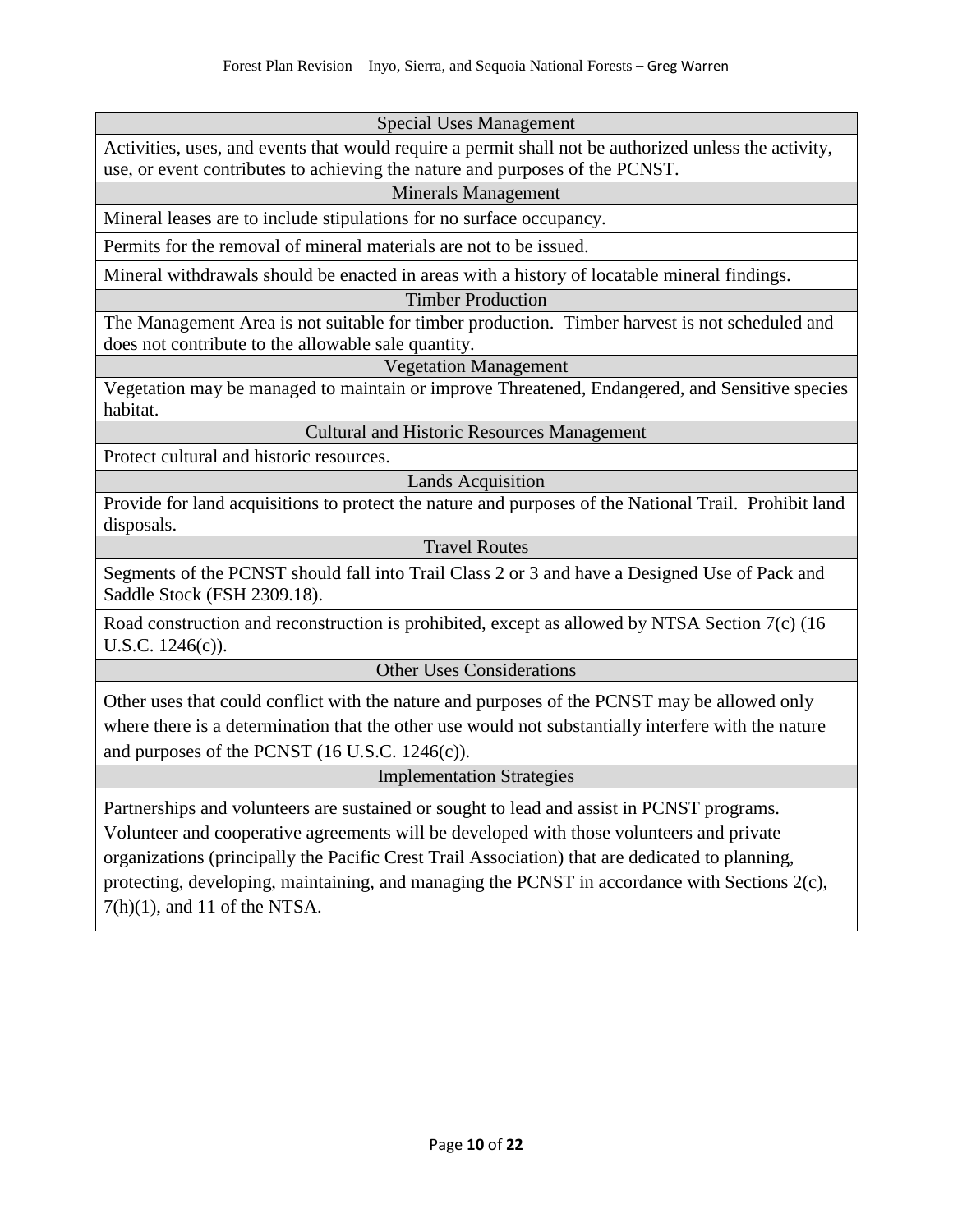# <span id="page-10-0"></span>Background – Planning Considerations and the Pacific Crest National Scenic Trail

### <span id="page-10-1"></span>Introduction – National Scenic Trails

As envisioned in 'Trails for America,' national scenic trails are to be very special: "A standard for excellence in the routing, construction, maintenance, and marking consistent with each trail's character and purpose should distinguish all national scenic trails. Each should stand out in its own right as a recreation resource of superlative quality and of physical challenge." According to the Act, national scenic trails "will be extended trails so located as to provide for maximum outdoor recreation potential and for the conservation and enjoyment of nationally significant scenic, historic, natural, and cultural qualities of the area through which such trails may pass." National scenic trails are located so as to represent desert, marsh, grassland, mountain, canyon, river, forest, and other areas, as well as landforms which exhibit significant characteristics of the physiographic regions of the Nation. The corridor will be normally located to avoid established uses that are incompatible with the protection of a trail in its natural condition and its use for outdoor recreation.

Corridors associated with national scenic trails and the high priority potential sites and segments of national historic trails are protected to the degree necessary to ensure that the values for which each trail was established remain intact. National scenic and national historic trails may contain campsites, shelters, and related-public-use facilities. Other uses along the trail, which will not substantially interfere with the nature and purposes of the corresponding trail, may be permitted in limited situations.

The Forest Service and other agencies recognizes the valuable contributions that volunteers and private, nonprofit trail groups have made to the development and maintenance of the Nation's scenic and historic trails. In recognition of these contributions, it is a purpose of the Forest Service to encourage and assist volunteer citizen involvement in the planning, protection, development, maintenance, and management of the national scenic and historic trails.

### <span id="page-10-2"></span>Trails for America

Trails for America, a 1966 report prepared by the Bureau of Outdoor Recreation in response to President Johnson's Natural Beauty Message of February 8, 1965, describes a vision for the Pacific Crest National Scenic Trail:

"In the Cascade Mountains of Washington and Oregon and the Sierra Nevada of California is found some of the earth's most sublime scenery. Beloved by the famous naturalist John Muir, they include a generous share of the continent's most verdant forests, tallest and oldest trees, highest mountains, and most breathtaking waterfalls. The unique golden trout and the almost extinct giant condor call them home. The great California grizzly once roamed their high slopes. The mountains still abound with deer, black bear, and other interesting varieties of game. For the recreationist they offer a lifetime of inspiration and adventure with a stimulating new experience over every rise and around every bend.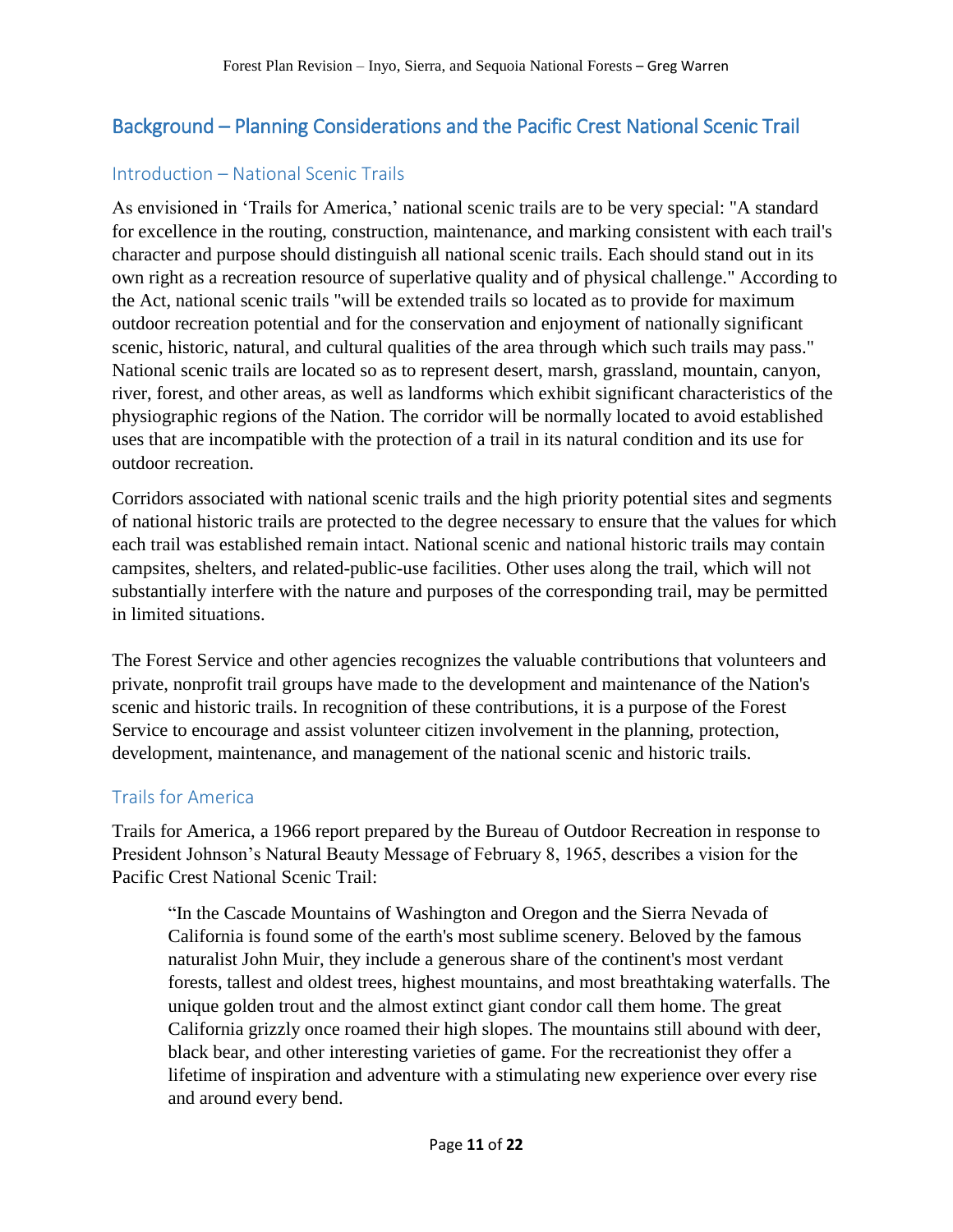As early as 1920, the Forest Service began surveys of trails along sections of the Cascade and Sierra Nevada ranges. The idea of an esthetically pleasing route for foot and horseback travelers extending the full length of the crest from Canada to Mexico was conceived by Clinton C. Clark of Pasadena, California, and first proposed in 1932.

The Pacific Crest Trail traditionally has served horseback and foot travelers. This use pattern, accepted by most visitors to the trail, should be continued. Incompatible, competing uses can jeopardize important segments of the trail, especially in California where population pressures are greatest… In areas where private holdings are large and relocation of the trail to avoid them is not practical, incompatible activities such as logging or land development projects could threaten the trail's quality.

The Forest Service and National Park Service have adequate authority to prescribe public uses that will be permitted or restricted for most portions of the trail on the lands they administer. Incompatible uses can be eliminated or limited in several ways... On public lands, existing management practices on National Parks, National Forest Wilderness Areas, and State parks probably will suffice to protect trail quality. For lands managed primarily for other purposes, Federal and State agencies should modify their timber harvesting, livestock grazing, and special permit practices to protect trail quality. The Federal Government should prevent adverse mineral exploration and development by withdrawing public lands adjacent to the trail from mineral entry.

Administration of national scenic trails is complicated by the linear nature of the trails and the complex pattern of land ownership along them. Most existing or potential national scenic trails extend through or into several States. Typically they cross some lands that are administered by Federal, State, and local public agencies, and other lands that are privately owned. In the West, the trails cross lands administered largely by Federal agencies—the Forest Service, National Park Service, [and] Bureau of Land Management... In view of these considerations, administration of national scenic trails should be governed by the following principles...

4. The entire length of each national scenic trail, together with sufficient land area on both sides to safeguard adequately and preserve its character, should be protected in some form of public control..., and

9. The responsible Secretary, after agreement with the other Federal agencies involved and consultation with appropriate States, local governments, private organizations, and advisory councils, should:

a. locate and designate the route and width of right-of-way of each trail assigned him. The right-of-way should be wide enough to protect adequately the natural and scenic character of the lands through which the trail passes and the historic features along and near along the trail, and to provide campsites, shelters, and related public-use facilities as necessary. It should avoid, insofar as practicable, established highways, motor roads, mining areas, power transmission lines, private recreational developments, public recreational developments not related to the trail, existing commercial and industrial developments, range fences and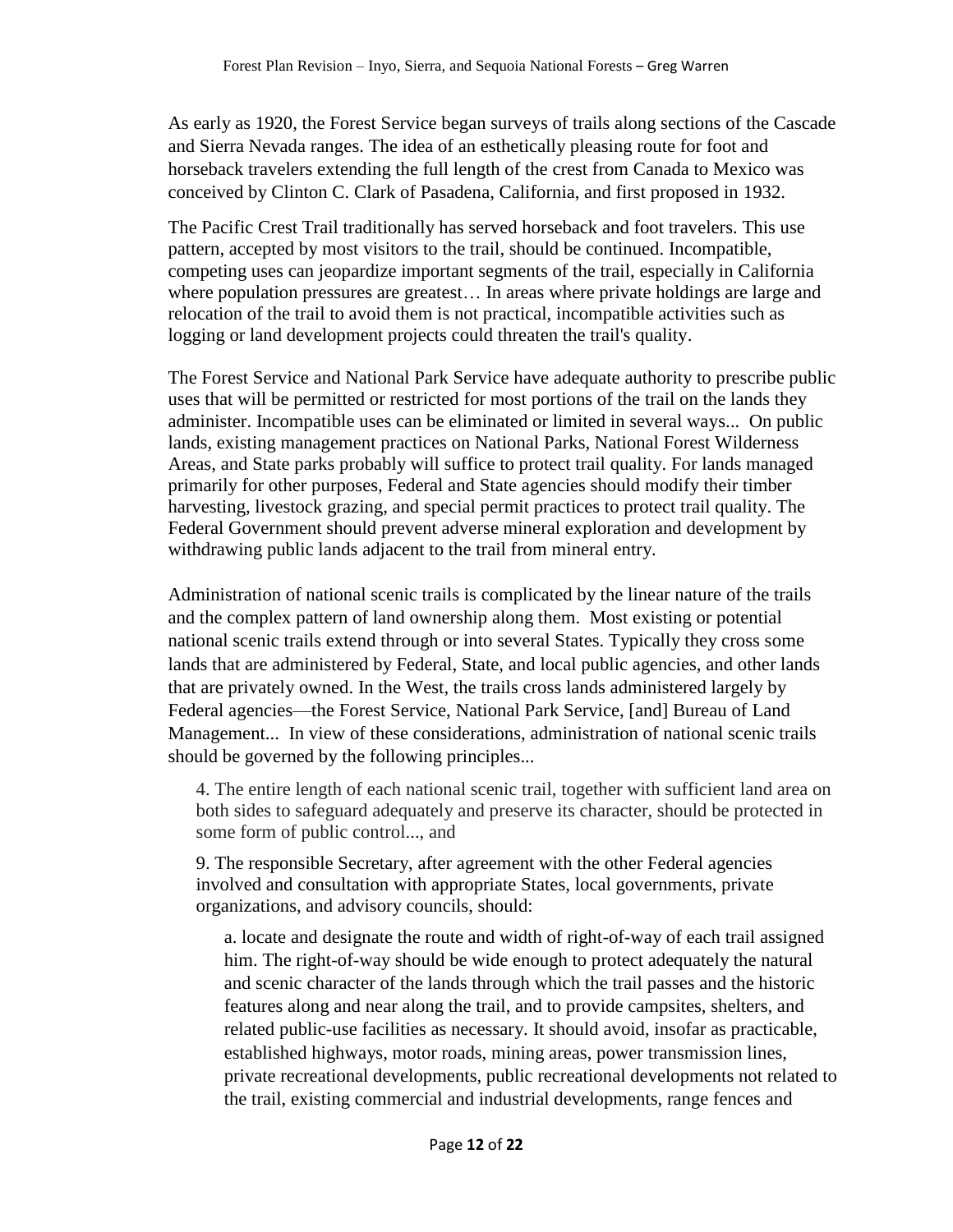improvements, private operations, and any other activities that would be incompatible with the protection of the trail in its natural condition and its use for outdoor recreation. Formal designation should be accomplished by publishing notice of the route and right-of-way in the Federal Register, together with appropriate maps and descriptions. Minor changes in route and right-of-way should be handled in the same manner.

b. define the kinds of recreation use that are appropriate on the trail and in keeping with its objectives, and define the kinds of non-recreation uses, if any, that may be permitted within the right-of-way; issue the necessary regulations; and provide enforcement.

c. establish construction and maintenance standards including standards for related facilities that will adequately protect trail values and provide for optimum public use."

# <span id="page-12-0"></span>National Trails System Act

The National Trails System Act (NTSA), P.L. 90-543, was passed by Congress on October 2, 1968. It established policies and procedures for a nationwide system of trails including National Scenic Trails. The Appalachian Trail and the Pacific Crest Trail were designated as the nation's first National Scenic Trails. "The Act was intended to insure that longdistance, high-quality trails with substantial recreation and scenic potential were afforded Federal recognition and protection" (S.R. 95-636). The Pacific Crest National Scenic Trail was established and designated in 1968.

The NTSA establishment and designation of the PCNST provides for the Secretaries of the Agriculture and Interior to manage the PCNST under existing agencies authorities, but subject to the overriding direction of providing for the purposes of this National Scenic Trail. The establishment of the PCNST thus constitutes an overlay on the management regime otherwise applicable to public areas managed by land management agencies. The NTSA (and E.O. 13195) limits the management discretion the agencies would otherwise have by mandating the delineation and protection of the PCNST corridor.

**Statement of Policy** – Sec. 2 (16 U.S.C. 1241(a)) –

"In order to provide for the ever-increasing outdoor recreation needs of an expanding population and in order to promote the preservation of, public access to, travel within, and enjoyment and appreciation of the open-air, outdoor areas and historic resources of the Nation, trails should be established...within scenic areas and along historic travel routes of the Nation which are often more remotely located."

**National Trails System** – Sec. 3 (16 U.S.C. 1242(a)(2)) –

"National scenic trails, established as provided in section 5 of this Act, which will be extended trails **so located** (*emphasis added*) as to provide for maximum outdoor recreation potential and for the conservation and enjoyment of the nationally significant scenic, historic,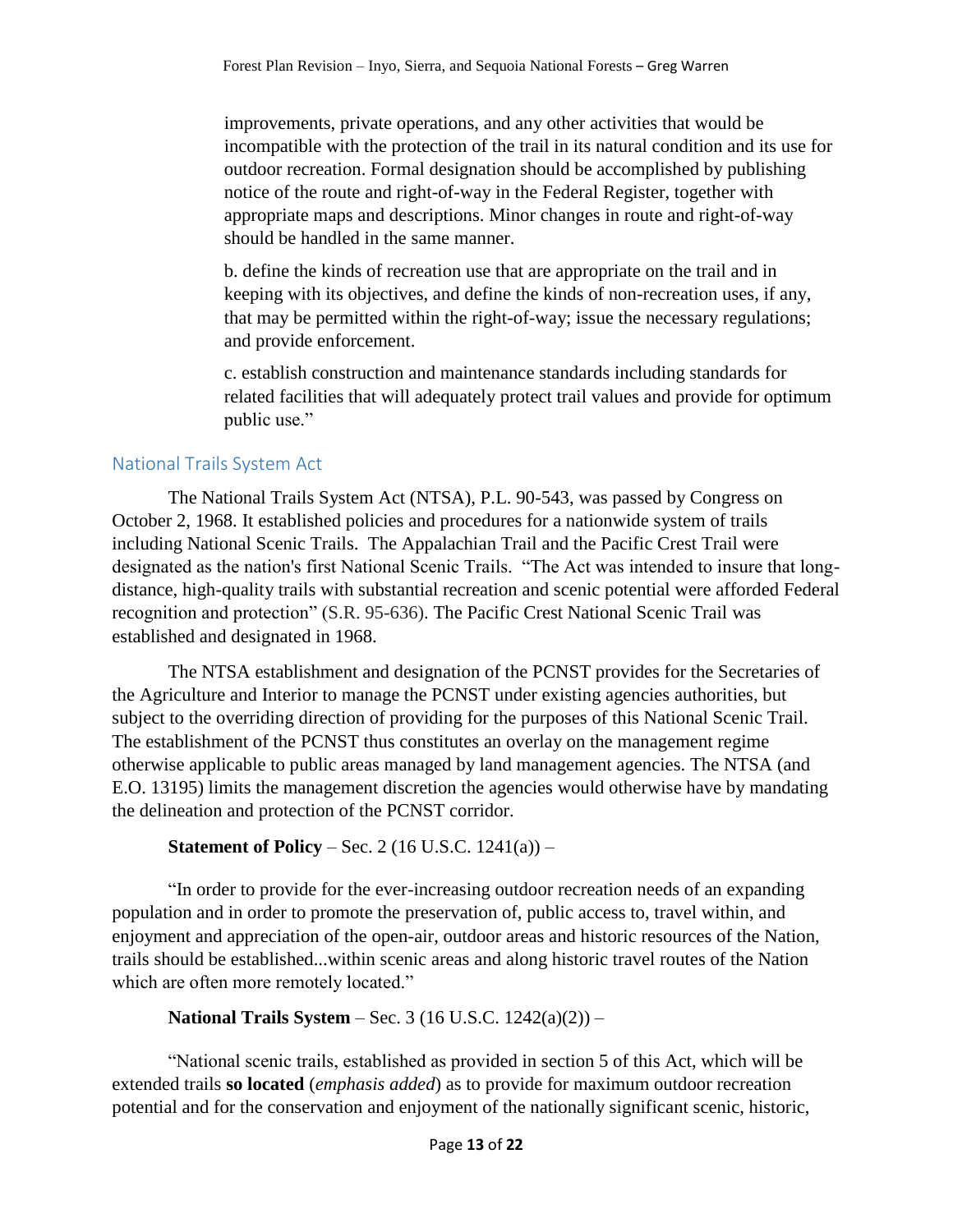natural, or cultural qualities of the areas through which such trails may pass. National scenic trails may be located so as to represent desert, marsh, grassland, mountain, canyon, river, forest, and other areas, as well as landforms which exhibit significant characteristics of the physiographic regions of the Nation."

# **National Scenic and Historic Trails** –

NTSA Sec. 5(a) (16 U.S.C. 1244(5)(a)) – National scenic and national historic trails shall be authorized and designated only by Act of Congress. There are hereby established [and designated] the following National Scenic and National Historic Trails...

(2) The Pacific Crest National Scenic Trail, a trail of approximately two thousand three hundred fifty miles, extending from the Mexican-California border northward generally along the mountain ranges of the west coast States to the Canadian-Washington border near Lake Ross, following the route as generally depicted on the map, identified as "Nationwide System of Trails, Proposed Pacific Crest Trail, NST-PC-103-May 1967" which shall be on file and available for public inspection in the office of the Chief of the Forest Service. The Pacific Crest Trail shall be administered by the Secretary of Agriculture, in consultation with the Secretary of the Interior."

NTSA sec. 5(e)  $(16$  U.S.C.  $1244(e)$ ) – "... The responsible Secretary shall...submit...a comprehensive plan for the acquisition, management, development, and use of the trail, including but not limited to, the following items:

- 1. Specific objectives and practices to be observed in the management of the trail, including the identification of all significant natural, historical, and cultural resources to be preserved (along with high potential historic sites and high potential route segments in the case of national historic trails), details of any anticipated cooperative agreements to be consummated with other entities, and an identified carrying capacity of the trail and a plan for its implementation;
- 2. An acquisition or protection plan, by fiscal year for all lands to be acquired by fee title or lesser interest, along with detailed explanation of anticipated necessary cooperative agreements for any lands not to be acquired; and
- 3. General and site-specific development plans, including anticipated costs."

# **Administration and Development** – Sec. 7 (16 U.S.C. 1246) –

The Secretary of Agriculture is charged with the overall administration of the PCNST. Pursuant to Section 5(a), the PCNST was established and designated in 1968. Section 7(a)(2) states that the, "...Secretary shall select the rights-of-way for national scenic and national historic trails and shall publish notice thereof of the availability of appropriate maps or descriptions in the Federal Register; Provided, That in selecting the rights-of-way full consideration shall be given to minimizing the adverse effects upon the adjacent landowner or user and his operation. Development and management of each segment of the National Trails System shall be designed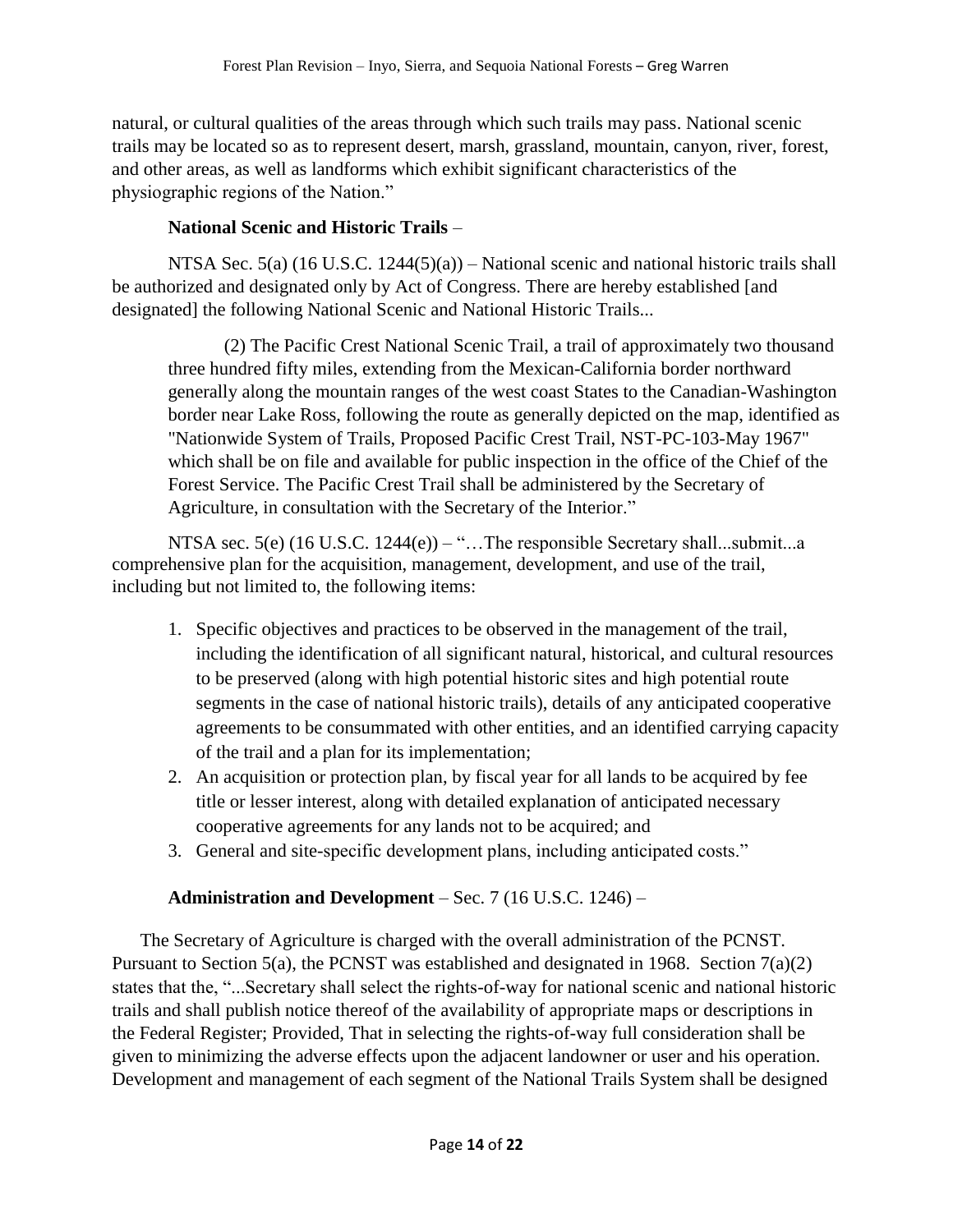to harmonize with and complement any established multiple-use plans for the specific area in order to insure continued maximum benefits from the land...."

Multiple-use plans that were established when the PCNST was designated in 1968 by an Act of Congress have been revised. Therefore, in a legal sense, the legislative requirement to "...harmonize with and complement any established in multiple-use plans..." is no longer binding. Nevertheless, a National Scenic Trail optimum location assessment may find that designing the PCNST rights-of-way corridor<sup>2</sup> to pass through inventoried Primitive and Semi-Primitive Recreation Opportunity Spectrum (ROS) settings would insure continued maximum benefits of the land. This would include the recreation and conservation benefits resulting from: (1) locating the National Trail corridor "to provide for maximum outdoor recreation potential and for the conservation and enjoyment of the nationally significant scenic, historic, natural, or cultural qualities of the areas..." (16 U.S.C. 1242(a)(2); (2) avoiding, to the extent possible, activities along the NST that would be incompatible with the purposes of the PCNST for which it was established (16 U.S.C. 1246(c)); and (3) contributing to achieving outdoor recreation, watershed, and wildlife and fish multiple-use benefits *(*16 U.S.C. 528)*.* The rights-of-way requirement of 16 U.S.C. 1246(a)(2) is directed at selecting the PCNST rights-of-way corridor and does not modify the nature and purposes values of the PCNST (16 U.S.C. 1246(c)). The legislative requirement for the Secretary of Agriculture to take action and select the PCNST rights-of-way on National Forest System lands can be addressed by establishing PCNST Management Area (MA) corridors in Land Management Plans; the requirement is being met on BLM public lands by establishing National Trail Management Corridors (NTMC) in Resource Management Plans.<sup>3</sup> The establishment of PCNST MAs and NTMCs could facilitate PCNST comprehensive planning (16 U.S.C. 1244(e)), selecting and publishing the PCNST rights-of-way in the Federal Register (16 U.S.C. 1246(a)(2)), and meet attached NEPA requirements.

NTSA Sec. 7(c) (16 U.S.C.1246(c)) – "National scenic or national historic trails may contain campsites, shelters, and related-public-use facilities. Other uses along the trail, which will not substantially interfere<sup>4</sup> with the nature and purposes of the trail, may be permitted by the Secretary charged with the administration of the trail. Reasonable efforts shall be made to provide sufficient access opportunities to such trails and, to the extent practicable, efforts be

l

<sup>&</sup>lt;sup>2</sup> The term "corridor" describes an allocation established through the land use planning process, pursuant to Section 7(a)(2) of the National Trails System Act ("rights-of-way") and E.O. 13195, for a public land area of sufficient width within which to encompass National Trail resources, qualities, values, and associated settings and the primary use or uses that are present or to be restored to provide for the nature and purposes of the PCNST.

<sup>3</sup> The BLM in MS-6280 defines a, "*National Trail Right(s)-of-Way*. Term used in Section 7(a)(2) of the National Trails System Act to describe the corridor selected by the National Trail administering agency in the trailwide Comprehensive Plan and which includes the area of land that is of sufficient width to encompass National Trail resources, qualities, values, and associated settings. The National Trail Right-of-Way, in the context of the National Trails System Act, differs from a Federal Land Policy and Management Act (FLPMA) Title V right-of-way, which is a grant issued pursuant to FLPMA authorities. It becomes a key consideration in establishing the National Trail Management Corridor in a Resource Management Plan. See also National Trail Management Corridor."

<sup>4</sup> Substantial evidence is such evidence as a reasonable mind might accept as adequate to support a conclusion and consists of more than a mere scintilla. A substantial interference is an interference that prevents or restricts an activity or use, and precludes interferences that would interfere only in a minor way.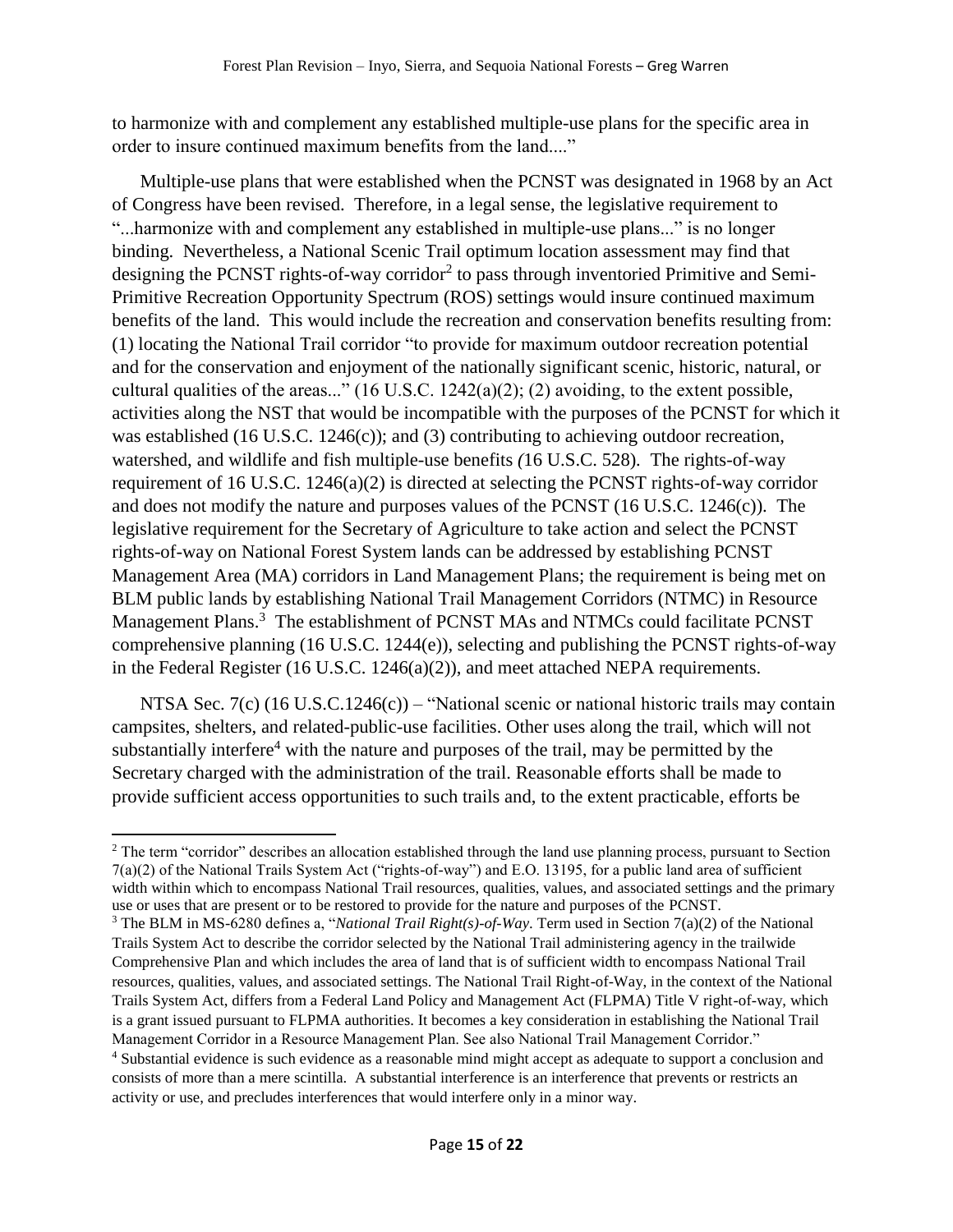made to avoid activities incompatible with the purposes for which such trails were established. The use of motorized vehicles by the general public along any National Scenic Trail shall be prohibited...." Other uses include recreational and resource uses that may be incompatible with the nature and purposes for which the PCNST was established and designated.

NTSA Sec. 7(j) (16 U.S.C. 1246(j)). This section does not modify the nature and purposes for which the PCNST was established and created. It describes that, "the provisions of this subsection shall not supersede any other provisions of this Act or other Federal laws, or any State or local laws."

NTSA Sec. 7(k) (16 U.S.C. 1246(k)). "For the conservation purpose of preserving or enhancing the recreational, scenic, natural, or historical values of components of the national trails system, and environs thereof as determined by the appropriate Secretary, landowners are authorized to donate or otherwise convey qualified real property interests to qualified organizations consistent with section 170(h)(3) of the Internal Revenue Code of 1954, including, but not limited to, right-of-way, open space, scenic, or conservation easements...."

NTSA Sec. 7(i) (16 U.S.C. 1246(i). The appropriate Secretary..."may issue regulations, which may be revised from time to time, governing the use, protection, management, development, and administration of trails of the national trails system. In order to maintain good conduct on and along the trails located within federally administered areas and to provide for the proper government and protection of such trails, the Secretary of the Interior and the Secretary of Agriculture shall prescribe and publish such uniform regulations as they deem necessary…."

# <span id="page-15-0"></span>Departmental and Congressional Considerations

*Office of the Secretary, 1967:* The Departmental Recommendation discusses National Scenic Trails. "National scenic trails.—A relatively small number of lengthy trails which have natural, scenic, or historic qualities that give them recreation use potential of national significance. Such trails will be several hundred miles long, may have overnight shelters at appropriate intervals, and may interconnect with other major trails to permit the enjoyment of such activities as hiking or horseback riding.... The Secretary of the Interior is authorized to select a right-of-way for, and to provide appropriate marking of, the Appalachian and Potomac Heritage Trails, and the Secretary of Agriculture is authorized to do likewise for the Continental Divide and Pacific Crest Trails. The rights-of-way for the trails will be of sufficient width to protect natural, scenic, and historic features along the trails and to provide needed public use facilities. The rights-of-way will be located to avoid established uses that are incompatible with the protection of a trail in its natural condition and its use for outdoor recreation...."

*Senate Report No.1233, 1968: "*PACIFIC CREST TRAIL – The Pacific Crest Trail, 2,350 miles from the Canadian to the Mexican border, has been open since 1937 through some of the world's most magnificent scenery. Along this trail is a generous share of the continent's most verdant forests, tallest and oldest trees, highest mountains, clearest streams, and breathtaking waterfalls.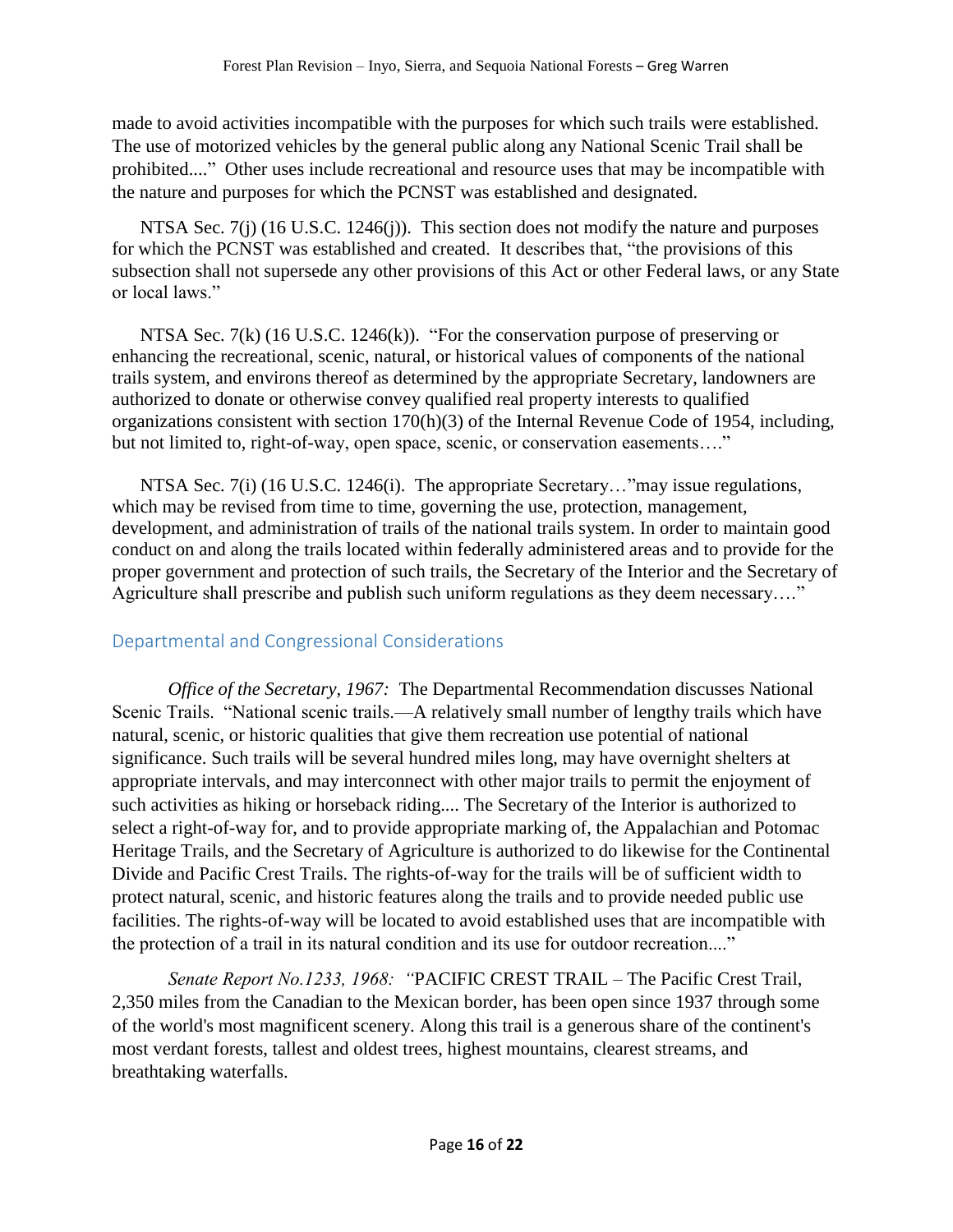In describing the Cascade and Sierra Nevada mountains through which this trail passes, the authors of the report "Trails for America" say: "The unique golden trout and the almost extinct giant condor call them home. The great California grizzly once roamed their high slopes. The mountains still abound with deer, black bear, and other interesting varieties of game. For the recreationist they offer a lifetime of inspiration and adventure with a stimulating new experience around every bend.

…The Washington scenery is spectacular, particularly in the North Cascades Primitive Area, Glacier Peak Wilderness, Mount Rainier National Park, Goat Rocks Wilderness and Mount Adams Wilderness. Other mountain ranges march across the skyline. Snowy peaks, glaciers, alpine meadows with clear springs and brooks, small lakes and rushing rivers are abundant. As it does in Washington, the trail in Oregon follows the Cascades, after crossing the Columbia River at the Bridge of the Gods. Glacial moraines and icefields are visible at Mount Hood, where the trail passes the famous Timberline Lodge and ski area. Further on are lava flows and basalt columns, and such striking wilderness areas as the Three Sisters. The trail also crosses the uniquely beautiful Crater Lake National Park.

Fourteen national forests are crossed by the California portion of the trail. The trail also leads successively through the Marble Mountain Wilderness, Thousand Lakes Wilderness, Lassen Volcanic National Park, Donner Pass, Yosemite National Park, Minarets Wilderness, Devils Postpile National Monument, Kings Canyon National Park, Sequoia National Park, and the newly designated San Gabriel Wilderness Area….

Eighty percent of the Pacific Crest Trail is on Federal lands, representing 1,842 miles. State ownership accounts for 27 miles, and private ownership 444 miles."

### *House Report No. 1631, 1968*:

PURPOSE - The ultimate aim of H.R. 4865, as amended, is to lay the foundation for expanding further the opportunities for the American people to use and enjoy the natural, scenic, historic, and outdoor recreational areas of the Nation. To accomplish this objective, it establishes a national trails system composed of…National scenic trails which will be located in more remote areas having natural, scenic, and historic values of national significance….

BACKGROUND AND NEED - The proposed national trails system is the product of a general study conducted by the Bureau of Outdoor Recreation at the direction of the President. That study, entitled "Trails for America," formed the basis for the recommended legislation. It recognizes the value of providing simple trails to meet a multitude of outdoor recreation uses and recommended the immediate authorization of the Appalachian Trail as the initial national scenic trail. It also suggested that the Pacific Crest Trail, the Potomac Heritage Trail, and the Continental Divide Trail should be studied promptly for early consideration for inclusion in the system.

Proposed legislation describes the *s*election of Routes for National Scenic Trails – "The Secretary…shall select the rights-of-way.... Such rights-of-way shall be (1) of sufficient width and so located to provide the maximum retention of natural conditions, scenic and historic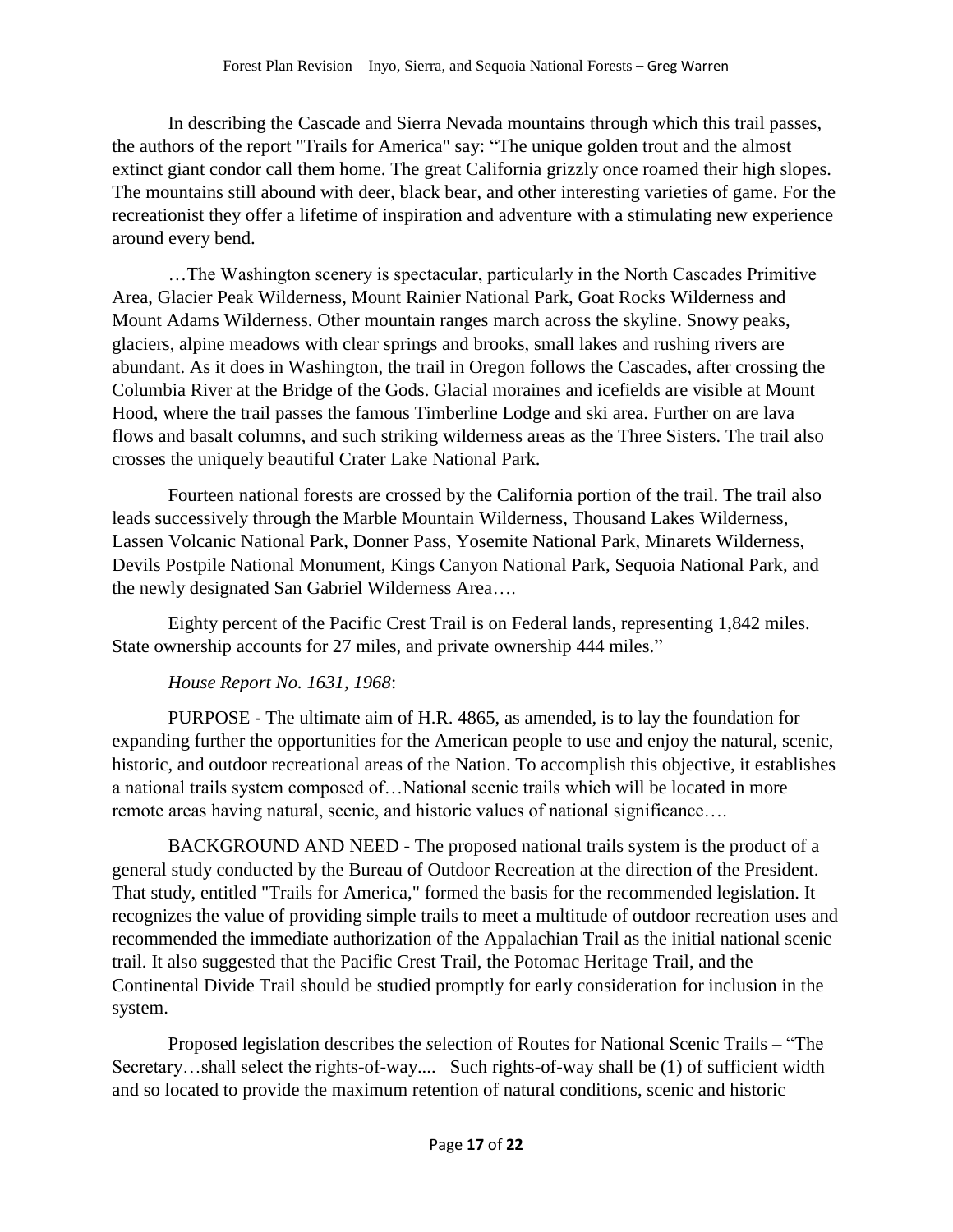features, and primitive character of the trail area, to provide campsites, shelters, and related public-use facilities, and to provide reasonable public access; and (2) located to avoid, insofar as practicable, established highways, motor roads, mining areas, power transmission lines, existing commercial and industrial developments, range fences and improvements, private operations, and any other activities that would be incompatible with the protection of the trail in its natural condition and its use for outdoor recreation...." Congress considered these qualitative requirements for selecting and designing the rights-of-way in HR 4865, but did not enact the specific direction in NTSA Section 7(a). Instead, the enacted legislation inserts in Section 7(a) more conceptual direction for selecting and designing the rights-of-way, including (1) "consideration of minimizing adverse effects" and (2) designing each segment "to harmonize with and complement any established multiple use plans..." (16 U.S.C. 1246(a)(2)). The enacted legislation made other modifications to HR 4865, including (1) changing the definition of a National Scenic Trail to broaden the statement of purpose (16 U.S.C. 1242(a)) and (2) added a requirement to make efforts to avoid activities incompatible with the purpose for which such trails were established (16 U.S.C. 1246(c)). House and Senate Reports are silent on the reasons for these changes.

S*enate Report No.95-636, 1978:* "The Act was intended to insure that long-distance, high-quality trails with substantial recreation and scenic potential were afforded Federal recognition and protection.... The fourth amendment modifies section  $7(g)$  of the 1968 act to modify the restriction on the use of eminent domain to provide that the secretary may acquire in fee title and lesser interest no more than an average of 125 acres per mile. Experience with the trail has demonstrated that additional authority is needed to insure the acquisition of a corridor wide enough to protect trail values." This amendment to the NTSA was specific to the Appalachian NST, but demonstrates awareness of the need for a National Trail corridor even when eminent domain may be used to secure the necessary land.

*House Report No. 98-28, 1983:* Section 7(j) intent is described in this report, "While the new subsection would permit the appropriate secretaries to allow trail bikes and other off-theroad vehicles on portions of the National Trail System, the Committee wishes to emphasize that this provision gives authority to the secretaries to permit such uses where appropriate, but that it must also be exercised in keeping with those other provisions of the law that require the secretaries to protect the resources themselves and the users of the system. It is intended, for example, that motorized vehicles will not normally be allowed on national scenic or historical trails and will be allowed on recreational trails only at times and places where such use will not create significant on-trail or off-trail environmental damage and will not jeopardize the safety of hikers, equestrians, or other uses or conflict with the primary purposes for which the trail, or the portion of the trail, were created." This report underscores the importance of understanding the primary purposes for which a National Trail was established.

# <span id="page-17-0"></span>Executive Orders

Executive Order 11644 and 11989 – Use of off-road [motorized] vehicles on the public lands: "...By virtue of the authority vested in me as President of the United States by the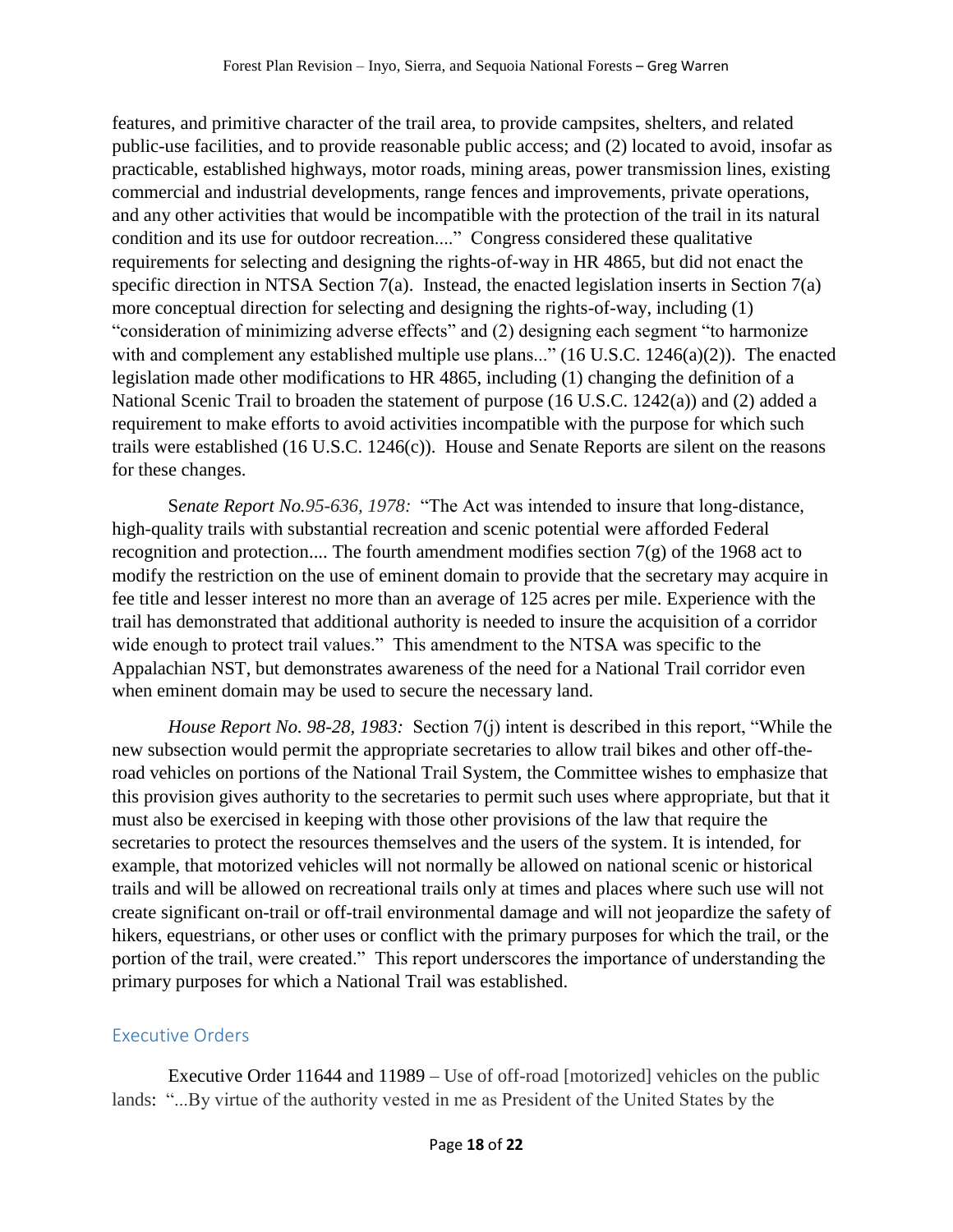Constitution of the United States and in furtherance of the purpose and policy of the National Environmental Policy Act of 1969 (42 U.S.C. 4321), it is hereby ordered as follows: Section 1. *Purpose.* It is the purpose of this order to establish policies and provide for procedures that will ensure that the use of off-road [motorized] vehicles on public lands will be controlled and directed so as to protect the resources of those lands, to promote the safety of all users of those lands, and to minimize conflicts among the various uses of those lands...." (Related: 36 CFR 212.55 and 43 CFR 8351.1)

*Executive Order 13195 – Trails for America in the 21st Century: "*By the authority vested in me as President by the Constitution and the laws of the United States of America, and in furtherance of purposes of the National Trails System Act of 1968...and to achieve the common goal of better establishing and operating America's national system of trails, it is hereby ordered as follows: Section 1... Federal agencies will, to the extent permitted by law and where practicable ... protect, connect, promote, and assist trails of all types throughout the United States. This will be accomplished by: ... (b) Protecting the trail corridors associated with national scenic trails...to the degrees necessary to ensure that the values for which each trail was established remain intact....*"*

The values of National Scenic Trails include: (1) visitor experience opportunities and settings, and (2) the conservation/protection of scenic, natural, historical, and cultural qualities of the corridor. Primitive and Semi-Primitive Non-Motorized ROS settings normally provide for desired experiences, but only if the allowed non-motorized activities reflect the purposes for which the National Trail was established. Furthermore, the NTSA goes beyond ROS descriptors requiring the protection of significant resources and qualities along the National Trail corridor. The ROS planning framework, NTSA Comprehensive Plan (Section (5(e)) components, NTSA rights-of-way (Section 7(a)), and E.O. 13195 requirements point to the need for land and resource management plans to map the extent of the corridor and apply to the described corridor appropriate plan components (desired conditions, objectives, standards, guidelines, and suitability of lands) to protect National Trail values (nature and purposes).

# <span id="page-18-0"></span>PCNST Route Selection

On January 30, 1973, after consultation with the States, Advisory Council, and participating agencies, the Forest Service published in the Federal Register what was described as the selected route of the PCNST in accordance with section 7(a) of the 1968 Act. The Federal Register Notice also stated that the Forest Service, in selecting the route for the trail, gave full consideration to minimizing the adverse effects of the trail on the affected landowners and their operations.

The selection of the PCNST route in 1973 only included the location of the trail tread alignment and did not describe the PCNST rights-of-way corridor. To fulfill the requirements of Section 7 of the National Trails System Act, Forest Plans needs to describe a PCNST Management Area corridor as a surrogate for and to meet the National Trails System Act requirement of describing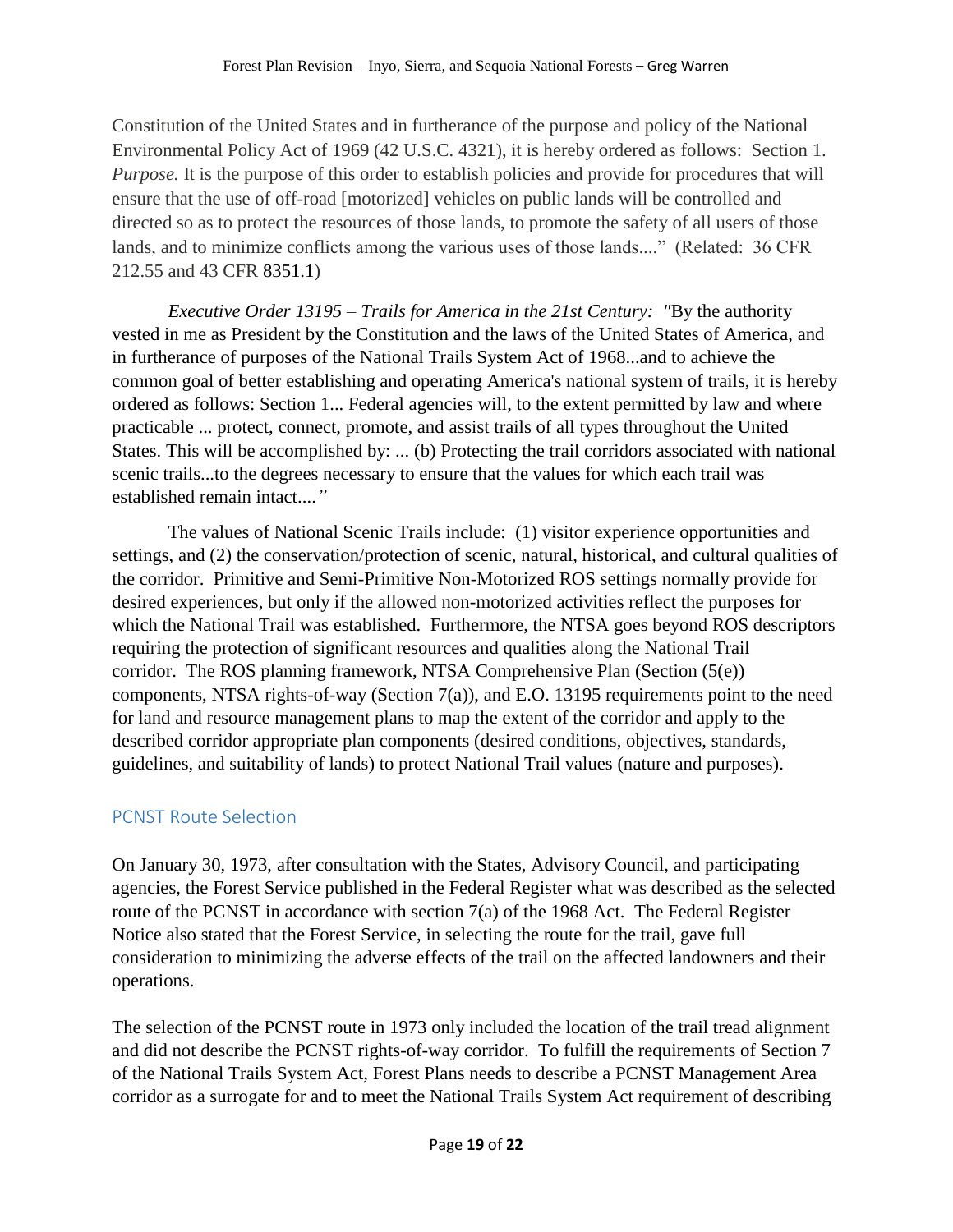the rights-of-way corridor. The requirements of E.O. 13195 should also be addressed at the same time.

### <span id="page-19-0"></span>National Trails Forest Service Policy

FSM 2353.11 – Relationship between National Recreation, National Scenic, and National Historic Trails and NFS Trails

Manage National Recreation, National Scenic, and National Historic Trails as NFS trails. Administer each National Recreation, National Scenic, and National Historic Trail corridor to meet the intended nature and purposes of the corresponding trail (FSM 2353.31).

### FSM 2353.31 – Policy

1. The National Trails System (16 U.S.C. 1242(a)) includes: ... b. National Scenic Trails. These extended trails are located so as to provide for maximum outdoor recreation potential and for conservation and enjoyment of the nationally significant scenic, historic, natural, or cultural qualities of the areas through which these trails pass (16 U.S.C.  $1242(a)(2)...$ 

2. Ensure that management of each trail in the National Trails System addresses the nature and purposes of the trail and is consistent with the applicable land management plan (16 U.S.C. 1246(a)(2)).

3. TMOs for a National Recreation, National Scenic, or National Historic Trail should reflect the nature and purposes for which the trail was established.

FSM 2353.4 – Administration of National Scenic and National Historic Trails

FSM 2353.41 – Objectives

Develop and administer National Scenic and National Historic Trails to ensure protection of the purposes for which the trails were established and to maximize benefits from the land.

FSM 2353.42 – Policy

Administer National Scenic and National Historic Trail corridors to be compatible with the nature and purposes of the corresponding trail.

# <span id="page-19-1"></span>Land Management Plan Direction for Other National Trails

The Appalachian National Scenic Trail (ANST) and Continental Divide National Scenic Trail (CDNST) are protected through Management Area allocations with appropriate management prescriptions or plan components. For reference, see the White Mountain National Forest Land Management Plan, ANST Management Area 8.3. Direction for Land Management Plans for the CDNST is found in FSM 2353.4 and addressed in the Federal Register on October 5, 2009 (Volume 74, Number 191).

The Bureau of Land Management has developed National Scenic and Historic Trail policy to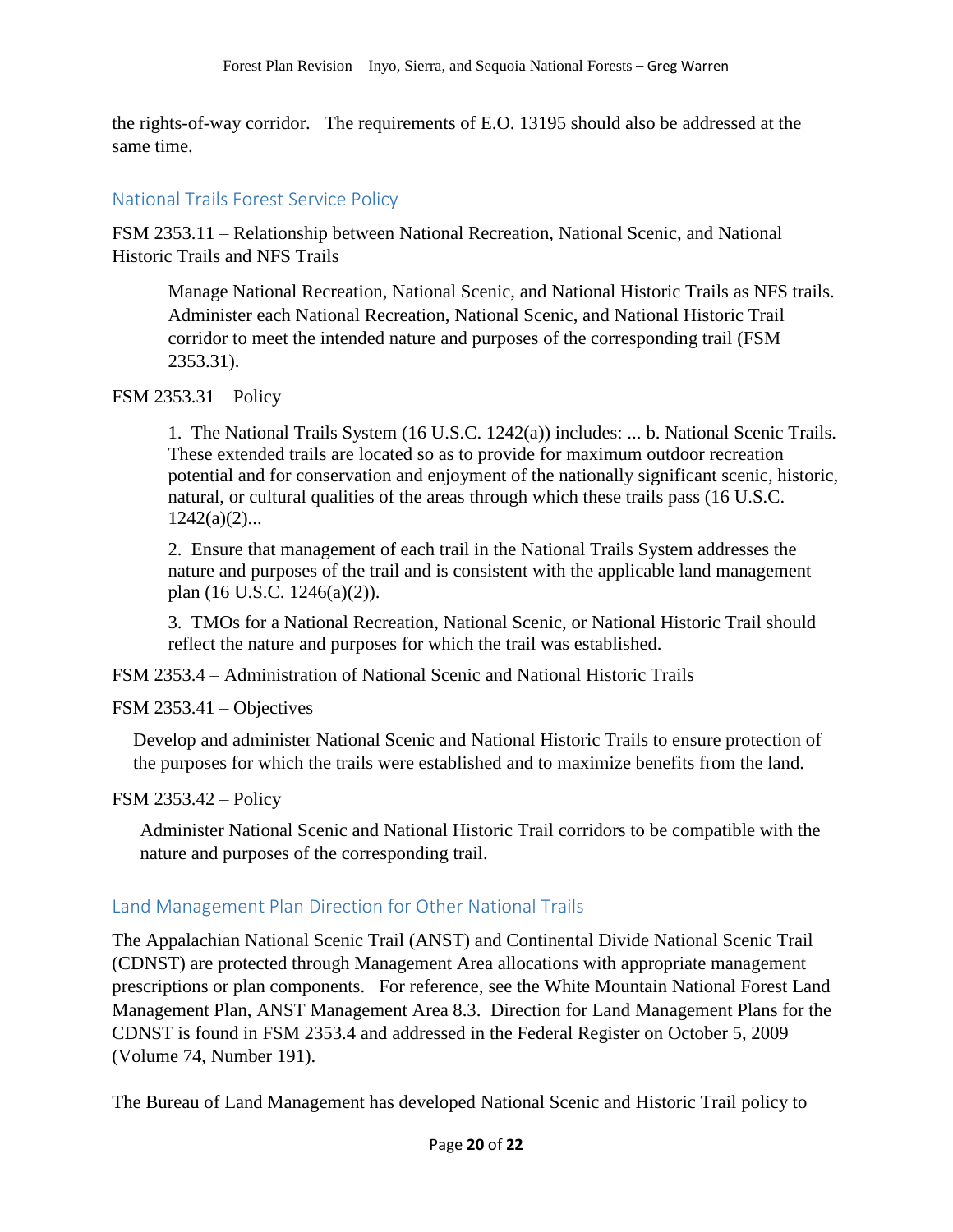address the requirements of the National Trails System Act. Directive MS-6280 addresses the management of National Trails. The BLM describes the management of National Trail corridors and defines critical terms such as, "national trail management corridor," "national trail rights-ofway," and "nature and purposes."<sup>5</sup>

### <span id="page-20-0"></span>The Nature and Purposes of the PCNST

The nature and purposes of the PCNST must be described and used as a basis for determining what activities and resource uses are allowed along the PCNST rights-of-way corridor. The definition should be formulated by extrapolating from the Trails for America report, National Trails System Act, and associated Congressional Reports:

### Trails for America -1966

For lands managed primarily for other purposes, Federal and State agencies should modify their timber harvesting, livestock grazing, and special permit practices to protect trail quality. The Federal Government should prevent adverse mineral exploration and development by withdrawing public lands adjacent to the trail from mineral entry.

Trails for America describes that, "the entire length of each national scenic trail, together with sufficient land area on both sides to safeguard adequately and preserve its character, should be protected…."

### National Trails System Act - 1968

 $\overline{\phantom{a}}$ 

 SEC. 3. [16USC1242] (a) (2) "National scenic trails, established as provided in section 5 of this Act, which will be extended trails so located as to provide for maximum outdoor recreation potential and for the conservation and enjoyment of the nationally significant scenic, historic, natural, or cultural qualities of the areas through which such trails may pass."

 SEC. 5. [16USC1244] (e) ...."the responsible Secretary shall...submit...a comprehensive plan for the acquisition, management, development, and use of the trail, including but not limited to, the following items: (1) specific objectives and practices to be observed in the management of the trail, including the identification of all significant natural, historical, and cultural resources to be preserved...."

 SEC. 7. [16USC1246] (c) ... "Other uses along the trail, which will not substantially interfere with the nature and purposes of the trail, may be permitted...[To] the extent practicable, efforts be made to avoid activities incompatible with the purposes for which such trails were established. The use of motorized vehicles by the general public along any national scenic trail shall be prohibited...."

<sup>5</sup> The BLM in MS-6280 defines, "Nature and Purposes. The term used to describe the character, characteristics, and congressional intent for a designated National Trail, including the resources, qualities, values, and associated settings of the areas through which such trails may pass; the primary use or uses of a National Trail; and activities promoting the preservation of, public access to, travel within, and enjoyment and appreciation of National Trails."